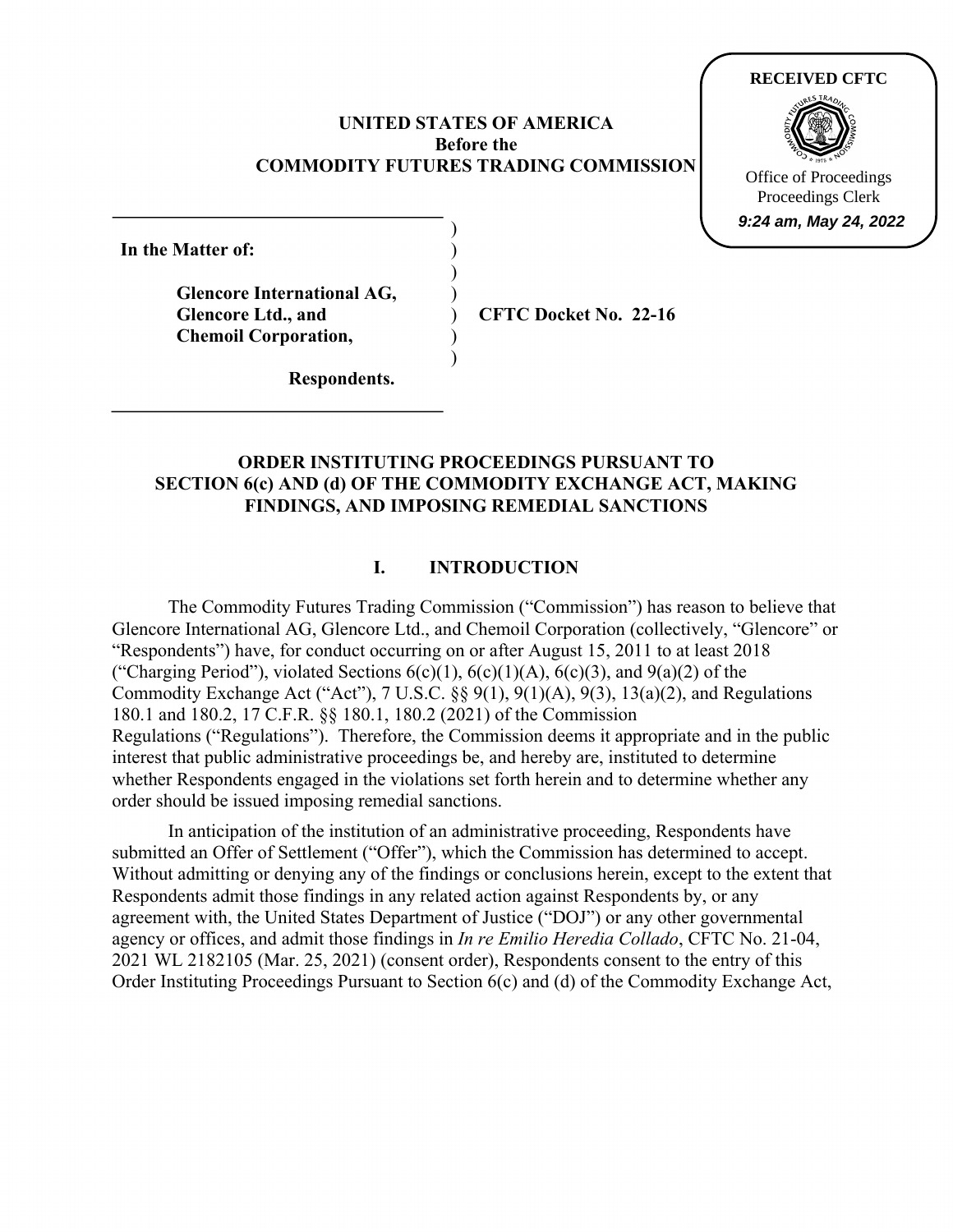Making Findings, and Imposing Remedial Sanctions ("Order") and acknowledge service of this Order.<sup>1</sup>

### **II. FINDINGS**

The Commission finds the following:

#### **A. Summary**

 $\overline{a}$ 

Glencore is a Switzerland-based commodity trading and producing multinational conglomerate that is among the largest companies of its kind in the world. Its significant physical and derivative oil trading operations are conducted worldwide, including substantial trading operations based in New York, New York, and San Francisco, California. From approximately 2007 to at least 2018 (the "Relevant Period"), Glencore engaged in a scheme to manipulate oil markets and defraud other market participants through corruption and misappropriation of material nonpublic information, designed to increase profit and decrease losses from physical and derivatives trading.

Glencore's conduct during the Relevant Period involved the manipulation or attempted manipulation of price assessments of various fuel oil products published by S&P Global Platts ("Platts"), a price-reporting agency, and derivatives such as futures and swaps that settled by reference to those assessments, including derivatives traded on United States exchanges such as the New York Mercantile Exchange ("NYMEX") and ICE Futures U.S. Inc. During the Relevant Period and the Charging Period, Glencore had derivatives and physical trade positions, including positions held in the United States, that exposed Glencore to fluctuations in the Platts price assessments. Glencore traders understood that Platts made price assessments of various fuel oil products based primarily on the trading activity in a daily trading window, a process through which market participants could submit bids, offers, and trades on set amounts of particular oil products. On certain days on which Glencore had significant exposure to these Platts price assessment benchmarks, Glencore traders placed bids or offers in the relevant trading window with the intent of pushing or controlling the results of the trading window, and thus Platts's price assessments, in a direction and manner intended to benefit Glencore's exposure arising from its associated physical and/or derivatives positions. Glencore engaged in this scheme on hundreds of days during the Relevant Period and the Charging Period in order to manipulate Platts price assessments connected to four fuel oil products, and the associated derivatives, in three different United States geographic markets.

Glencore's conduct during the Relevant Period also involved fraud, corrupt payments (e.g., bribes and kickbacks) to employees and agents of certain state-owned entities ("SOEs"),

<sup>&</sup>lt;sup>1</sup> Respondents consent to the use of the findings of fact and conclusions of law in this Order in this proceeding and in any other proceeding brought by the Commission or to which the Commission is a party or claimant, and agree that they shall be taken as true and correct and be given preclusive effect therein, without further proof. Respondents do not consent, however, to the use of this Order, or the findings or conclusions herein, as the sole basis for any other proceeding brought by the Commission or to which the Commission is a party or claimant, other than: a proceeding in bankruptcy or receivership; or a proceeding to enforce the terms of this Order. Respondents do not consent to the use of the Offer or this Order, or the findings or conclusions in this Order, by any other party in any other proceeding.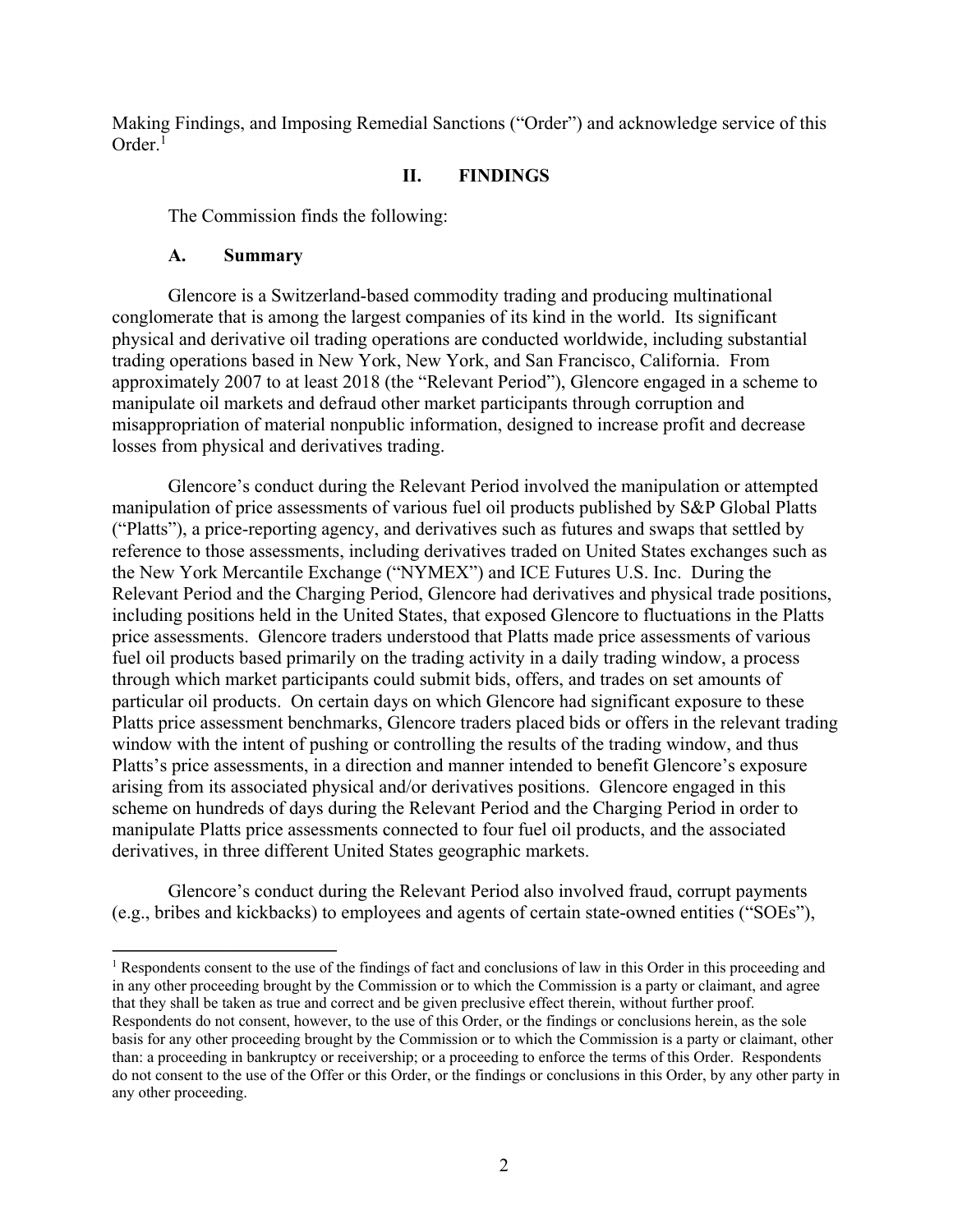including in Brazil, Cameroon, Nigeria, and Venezuela, and misappropriation of confidential information from employees and agents of certain SOEs, including in Mexico. Glencore or its affiliates made the corrupt payments in exchange for improper preferential treatment and access to trades of oil and oil products with the SOEs. Glencore's conduct was intended to and did secure unlawful competitive advantages in trading physical oil products and related derivatives to the detriment of its counterparties and market participants, including those located in the United States.

Glencore's manipulative, fraudulent, and corrupt conduct involved traders and other personnel throughout its oil trading group, including senior traders, desk heads, and supervisors up to and including the global head of the oil group, and resulted in hundreds of millions of dollars in improper gains.

Glencore's manipulative and deceptive conduct undermined the legitimate forces of supply and demand and the integrity of the global physical and derivatives oil markets, including in the CFTC regulated U.S. derivatives markets and related physical markets.

### **B. Respondents**

**Glencore** is a sophisticated, multinational energy and commodities trading firm that is one of the world's largest global diversified natural resource companies and a global trader of oil and oil products. Affiliates comprising Glencore include, among others, **Glencore Ltd.**, based in New York, New York; **Glencore International AG**, based in Baar, Switzerland; and **Chemoil Corporation**, based in New York, New York, with operations in California, among other places. During the Relevant Period and the Charging Period, Glencore actively traded physical and derivatives oil products across major trading hubs in the United States, the Americas, and beyond. Neither Glencore nor any of its affiliates has ever been registered with the Commission.

#### **C. Facts**

## **1. Market Background**

The global oil markets include physical commodity flows among oil producers, refiners, shipping and storage facilities, and consumers. Numerous oil products are traded in these markets, including crude oil, distilled and refined products, and oil byproducts blended to various specifications that are used for a variety of purposes. These varied oil products flow across geographic regions before reaching distributors and end-user consumers. The United States is a world leader in the global markets for physical oil and oil products. Significant trading hubs in the United States include, among others, the U.S. West Coast, the U.S. Atlantic Coast, and the U.S. Gulf Coast.

The physical flows of oil products around the world are linked in various physical and derivatives markets, including in the U.S. oil markets. Market participants use the derivatives markets, which include among other things futures, options, and swaps, to manage physical price exposures and to speculate on price trends. The United States is a world leader in the derivatives markets; Commission-registered entities in the United States and abroad offer and clear many derivatives products tied to the prices of oil products. Reflecting the global nature of the oil markets, for example, the contract specifications of NYMEX's Light Sweet Crude Oil Futures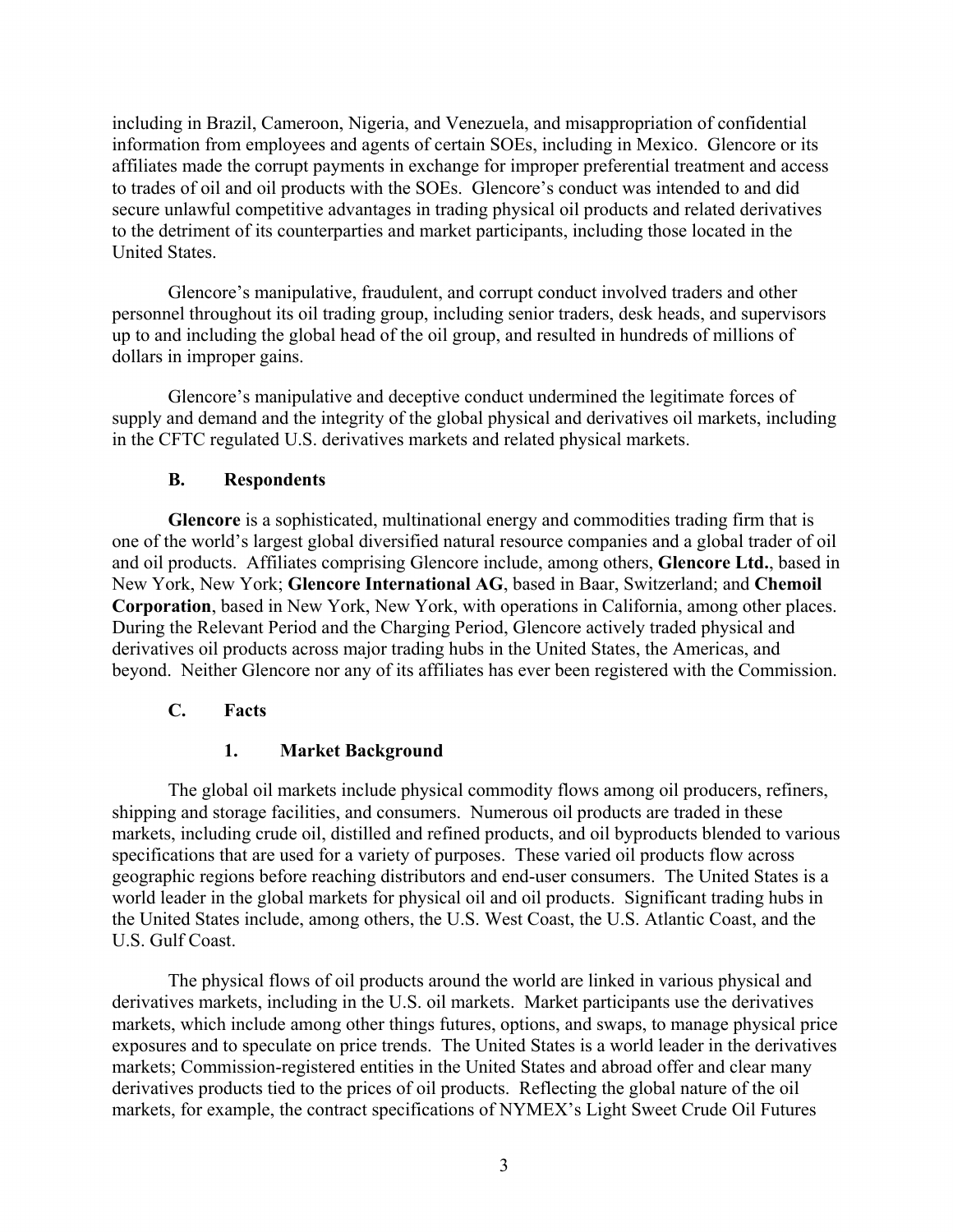Contract, a core referenced futures contract under Regulation  $\S 151.2(c)(2)$ , 17 C.F.R.  $\S$  $151.2(c)(2)$  (2021),<sup>2</sup> provide that delivery can be made using crude streams of domestic as well as foreign origin, such as northern Europe (Brent Blend or Oseberg Blend), Nigeria (Bonny Light or Qua Iboe), and Colombia (Cusiana).

Platts is a London-based price reporting agency that has offices in thirty-five countries, including the United States. Platts provides benchmark prices for a variety of energy-related products and markets throughout the world, including oil products. Benchmarks provided by Platts often serve as the underlying reference price for settlement of oil product derivatives such as swaps and futures. The benchmarks also are often used by market participants as a price reference for physical contracts. These contracts are generally set at an agreed-upon benchmark value, plus or minus a negotiated dollar differential that may reflect the quality of the product or other aspects of the trade.

The Platts benchmarks with relevance here are assessed in the United States. Specifically, the Platts Los Angeles Bunker Fuel Oil 380 CST 3.5% Ex-Wharf benchmark (the "Los Angeles Bunker Benchmark"), the Platts New York Harbor No. 6 1% Fuel Oil benchmark (the "New York LSFO Benchmark"), the Platts New York Harbor No. 6 3% Fuel Oil benchmark (the "New York HSFO Benchmark") and the Platts U.S. Gulf Coast High Sulfur Fuel Oil benchmark (the "USGC HSFO Benchmark") are assessed from Platts's offices in Houston, Texas. The benchmarks are assessed by Platts using a "market-on-close" (MOC) methodology. Like other Platts benchmarks, Platts widely and globally reported these daily benchmarks as part of its subscription market-reporting services. End-users and other market participants, including those in the United States, used this information as price benchmarks in industries such as shipping, bunker, and utilities, and as reference prices for the settlement of numerous derivatives.

During the Relevant Period, Platts generally determined the benchmarks for a given day based primarily on bids to purchase, offers to sell, and trades in the relevant product during a defined period of time called the "window" that Platts-authorized market participants reported to Platts, and which Platts then widely reported to subscribers.<sup>3</sup> With limited exceptions, Platts generally required physical performance of window trades. Each day, before commencement of the trading window, Platts typically reported to market participants a market price level referred to as the "peg." The peg typically served as a starting reference price at the beginning of the trading window for Platts-authorized market participants' bids or offers. Platts typically

<sup>&</sup>lt;sup>2</sup> Under CFTC Regulations, core referenced futures contracts are those that have particular "importance  $\dots$  to their respective underlying cash markets, including that they require physical delivery of the underlying commodity; and . . . to the national economy of the commodities underlying the . . . contracts." *See* Final Rule, Position Limits for Derivatives, 86 Fed. Reg. 3236, 3238 (Jan. 14, 2021).

<sup>&</sup>lt;sup>3</sup> As relevant to those benchmarks and the MOC process during the Relevant Period, the bids, offers, and trades reported in the Los Angeles Bunker Benchmark window were generally for a trade size of 1,000 metric tons of bunker fuel; in the New York LSFO Benchmark and New York HSFO Benchmark windows, for a trade size of 50,000 barrels; and in the USGC HSFO Benchmark window, for a trade size of 45,000 barrels. During the Charging Period, market participants typically reported bids, offers, and trades through online chats or through an interface called the Platts eWindow.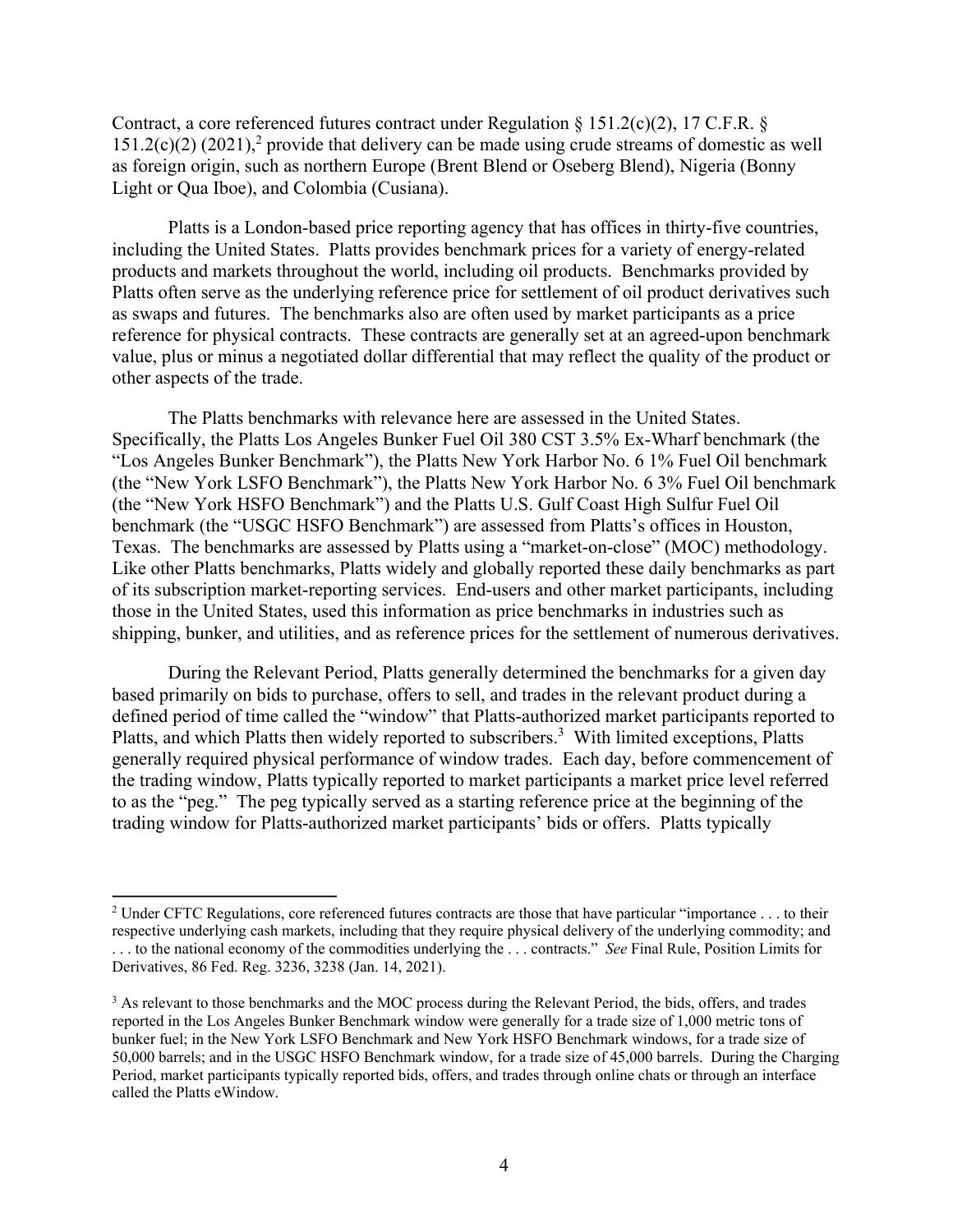determined the peg in part based on information about trades or other market information that market participants such as Glencore reported to Platts.

Generally, physical oil prices, oil derivatives prices, and oil benchmark prices are interrelated. Derivatives products such as futures and swaps allow market participants to hedge physical transactions, manage price risks, conduct price discovery, and complement their physical trading activities. Benchmarks may serve as references both to physical trades, and to futures contracts and swaps that price in reference to the benchmarks. Such futures contracts trade on exchanges based in the United States, like NYMEX, a Designated Contract Market ("DCM") owned by CME Group, Inc., and are cleared on registered Derivatives Clearing Organizations ("DCOs"), such as ICE Clear Europe Ltd. Similarly, swaps priced by reference to these benchmarks include those cleared through DCOs in the United States, as well as those not centrally cleared, but rather reported to the Commission through swap data repositories. At times, market participants use futures contracts to engage in exchange-for-physicals transactions, in which a futures position is traded for a physical commodity, and then the futures position is submitted for clearing by a DCO.

## **2. Glencore's Manipulative and Fraudulent Conduct**

One of the world's largest commodity traders, Glencore typically trades more than one billion barrels of physical oil and oil products each year. Glencore also is a major participant in the oil derivatives markets and other swaps markets. During the Relevant Period, Glencore traded trillions of dollars notional value of derivatives such as futures contracts and swaps, including, for example, interest rate swaps, cross currency swaps, and oil and oil product swaps, including with U.S. counterparties and swap dealers registered with the Commission. As part of its business, Glencore often entered into related physical and/or derivatives positions in groups of connected trades called "strategies."

Glencore's oil trading group was active in the United States as well as various locations around the world, including the United Kingdom, Asia, Africa, and South America.

## **a. Manipulation**

## **i. Trading Activity and Benchmark Exposures**

Glencore's physical trading activities included, among other things, large-quantity trades, sometimes called "cargos," of fuel oil. Glencore also traded smaller-quantity trades of bunker fuel, sometimes called "bunkers," typically with end-users such as ship owners. Among the cargo trades engaged in by Glencore were numerous cargo trades with a Mexico-based SOE (the "Cargo Trades"), including those for delivery to and from the Los Angeles market. A senior trader ("Trader-1") based in San Francisco engaged in and oversaw these trades.

During the Relevant Period, more than approximately 100 Cargo Trades with the SOE were priced by reference to the Platts Los Angeles Bunker Benchmark. The price of the Cargo Trades was determined by the average of the daily benchmark price on specified days ("Cargo Pricing Days"), plus or minus a specified dollar amount negotiated by the parties. Like other Platts benchmarks, Platts widely reported the daily Los Angeles Bunker Benchmark as part of its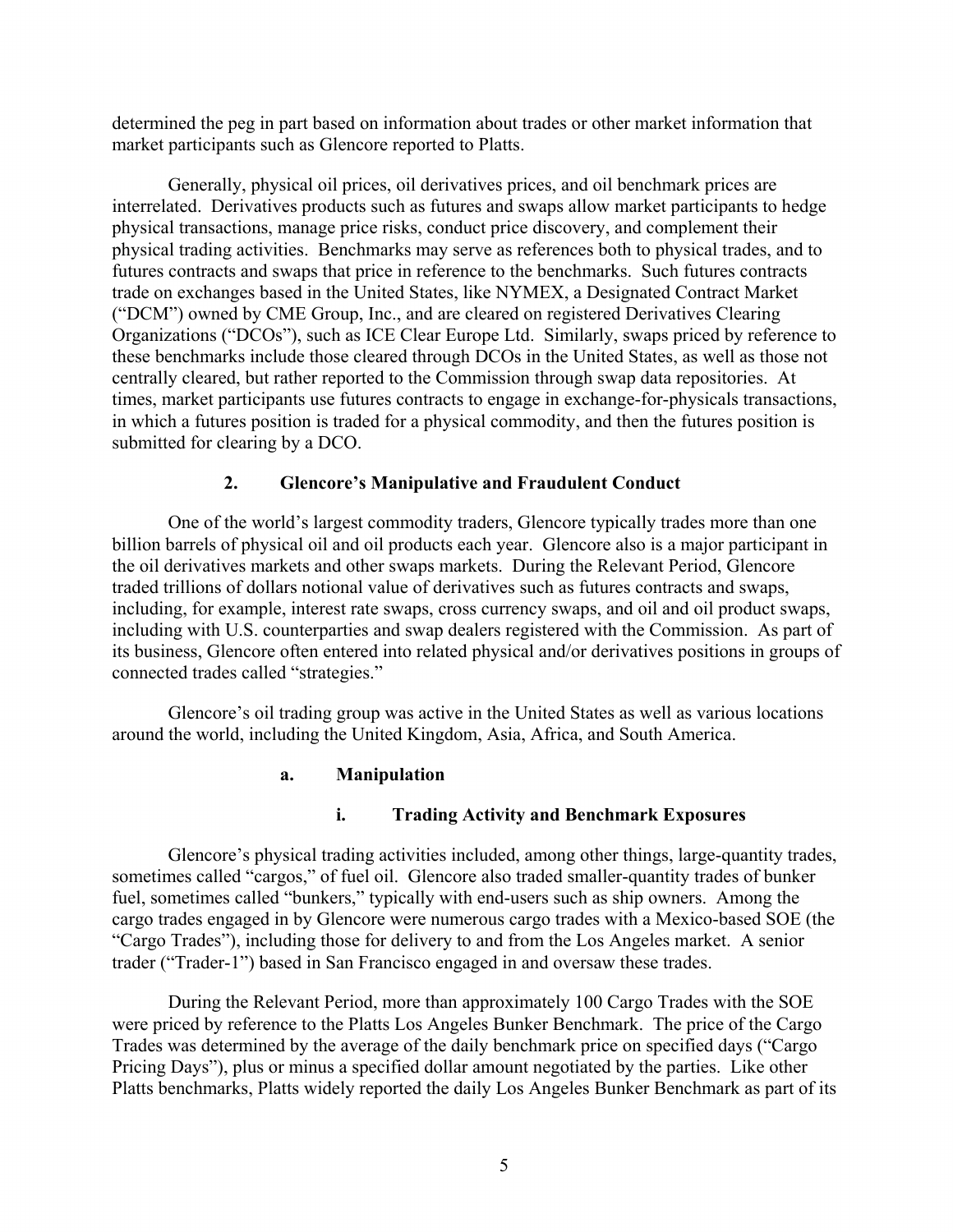subscription market-reporting services, which information end-users and other market participants used as price benchmarks in the shipping and bunker industries.

On Cargo Pricing Days, Glencore's trading positions generally had significant price exposure to the Los Angeles Bunker Benchmark. When the Cargo Trades were sales by Glencore to the SOE, Glencore's Cargo Trade position would be more profitable if the average Los Angeles Bunker Benchmark on the Cargo Pricing Days was higher: if the Los Angeles Bunker Benchmark rose, Glencore would sell to the SOE at a higher price. Conversely, when the Cargo Trades were purchases by Glencore from the SOE, Glencore's Cargo Trade positions would be more profitable if the average Los Angeles Bunker Benchmark on the Cargo Pricing Days was lower: if the Los Angeles Bunker Benchmark fell, Glencore would buy from the SOE at a lower price.

Between in or around December 2012 and in or around January 2016, Glencore and the SOE entered into a coordinated, informal "joint venture" (the "JV") by which (a) the SOE would purchase fuel oil cargos from a counterparty (the "JV Cargo Trades") priced by reference to the Los Angeles Bunker Benchmark on specified days (the "JV Pricing Days"), (b) Glencore would sell to the SOE an oil product sometimes referred to as "cutter stock" for blending with the fuel oil obtained through the JV Cargo Trades, and (c) the SOE would sell the resulting blend into the Singapore market. Glencore and the SOE coordinated the planning and sharing of profits of the venture. The JV thus generally had significant price exposure to the Los Angeles Bunker Benchmark. The JV Cargo Trade positions would be more profitable if the average Los Angeles Bunker Benchmark on the JV Pricing Days was lower: if the Los Angeles Bunker Benchmark fell, the SOE would buy from its counterparty at a lower price, generating more profit to be shared by Glencore and the SOE.

In the U.S. Gulf Coast and New York Harbor markets, in addition to physical cargos and bunkers, Glencore's trading activities included derivatives such as futures and swaps that settled based on the average daily benchmark assessment for a given month or portion thereof.<sup>4</sup> Like other Platts benchmarks, Platts widely and globally reported these benchmarks as part of its subscription market-reporting services, which information end-users and other market participants used as price benchmarks. At times during the Charging Period, Glencore's physical and derivatives trading positions had significant price exposure to the New York LSFO Benchmark, the New York HSFO Benchmark, or the USGC HSFO Benchmark, and Glencore traders sometimes increased their positions in derivatives such as futures and swaps, thereby amplifying their exposure, and thus potential profit from manipulating the benchmarks, rather than using the derivatives to offset Glencore's exposure to the relevant benchmark.

<sup>4</sup> For example, certain "BALMO" products, short for "balance of month"—such as the Gulf Coast HSFO (Platts) BALMO Futures contract traded on NYMEX and the USGC HSFO (Platts) Balmo Futures contract traded on ICE Futures U.S., Inc.—are settled by reference to the average daily price assessment beginning at a selected start date through the end of the month.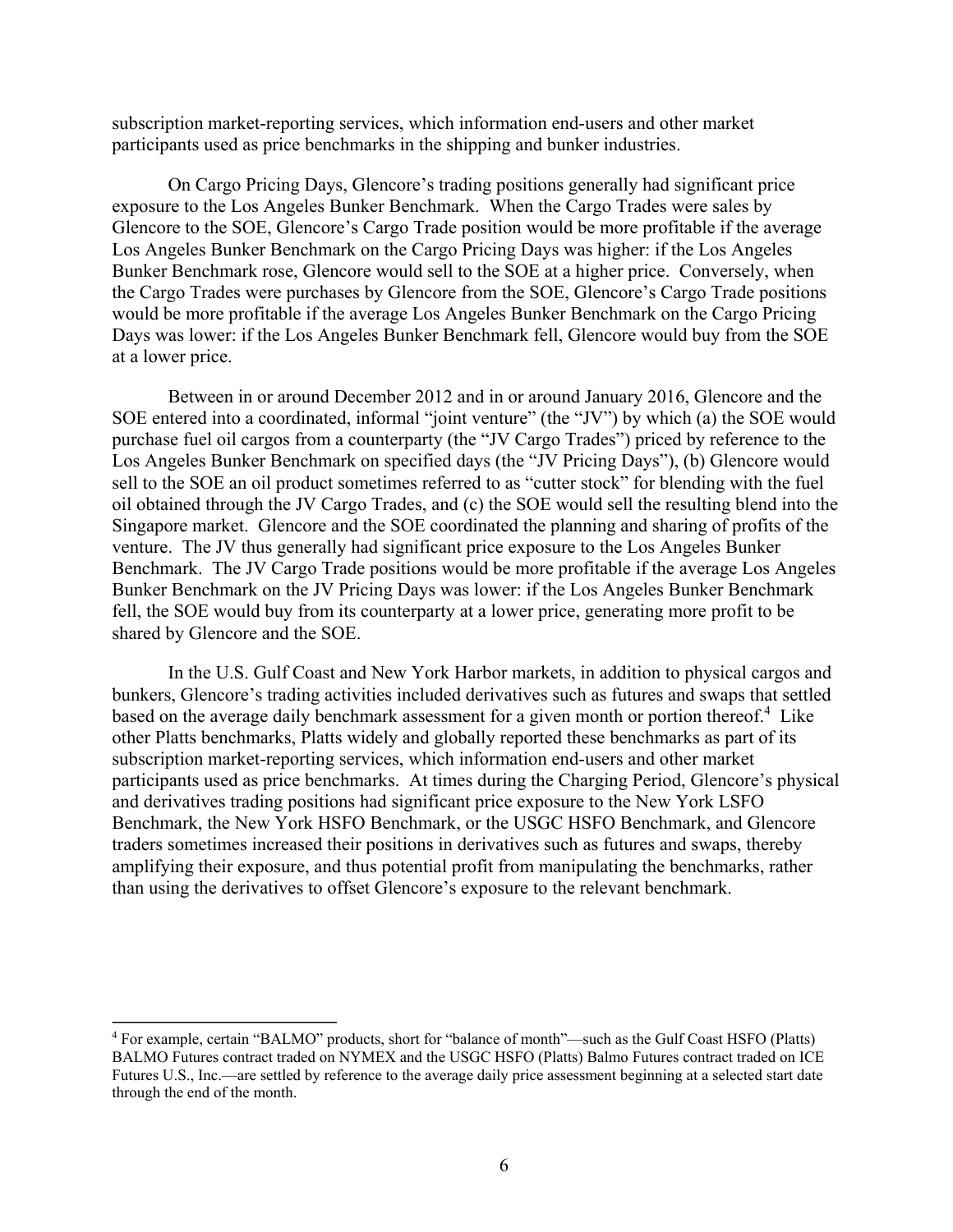### **ii. Manipulation of the Benchmarks and Associated Futures and Swaps**

During the Relevant Period, on hundreds of occasions, Glencore manipulated or attempted to manipulate the Los Angeles Bunker Benchmark, and attempted to manipulate the U.S. Gulf Coast HSFO Benchmark, the New York Harbor LSFO Benchmark, and the New York Harbor HSFO Benchmark, and thereby the derivatives such as swaps and futures that settled to the benchmarks, in order to increase Glencore's profits (or reduce losses) from its derivatives and physical trades that priced by reference to the benchmark. Such trading conduct was a regular practice at Glencore, and supervisors were aware of and at times directly involved in the conduct.

In the Los Angeles fuel oil market, Glencore did so in order to increase Glencore's profits on the Cargo Trades and JV Cargo Trades priced by reference to the Los Angeles Bunker Benchmark, including by distorting the prices of the Cargo Trades in Glencore's favor, and by distorting the prices of the JV Cargo Trades in the JV's favor. Typically, in furtherance of the manipulation, Glencore submitted generally increasing bids or generally decreasing offers to Platts during the trading window, which Platts then reported to its subscribers. In addition, Glencore personnel at times conveyed misleadingly incomplete, "cherrypicked," or inaccurate information to Platts outside the window, such as information regarding Glencore personnel's purported views of the market conditions or of supply and demand, knowing that such information could and did influence Platts's assessment. By such conduct, Glencore intended to create, and did create, artificially high (or artificially low) Los Angeles Bunker Benchmarks on Cargo Pricing Days and JV Pricing Days not reflective of legitimate forces of supply and demand, so that Glencore could sell cargos to the SOE at artificially high prices (or so that Glencore could buy cargos from the SOE at artificially low prices).

In the U.S. Gulf Coast and New York Harbor fuel oil markets, Glencore engaged in the manipulative conduct in order to increase Glencore's profits (or reduce losses) from its net exposure to the U.S. Gulf Coast HSFO Benchmark, the New York Harbor LSFO Benchmark, and the New York Harbor HSFO Benchmark arising from derivatives such as futures and swaps, as well as from physical trades priced by reference to the benchmarks. Typically, in furtherance of the manipulative conduct, as in the West Coast, during months when its net exposure to the benchmark was significant, Glencore submitted generally increasing bids or generally decreasing offers to Platts during the trading window, which Platts then reported to its subscribers. By such conduct, Glencore intended to create artificially high (or artificially low) benchmarks not reflective of legitimate forces of supply and demand, so that Glencore's derivatives and physical positions would settle or price at levels more favorable to Glencore.

As a result of the manipulative conduct, Glencore earned millions of dollars in additional profits or savings.

#### **iii. Examples**

The following are examples of the hundreds of instances of manipulative conduct in the U.S. West Coast, U.S. Gulf Coast, and New York Harbor markets. Glencore acted with the intent to manipulate the relevant benchmarks, and in the U.S. Gulf Coast and New York Harbor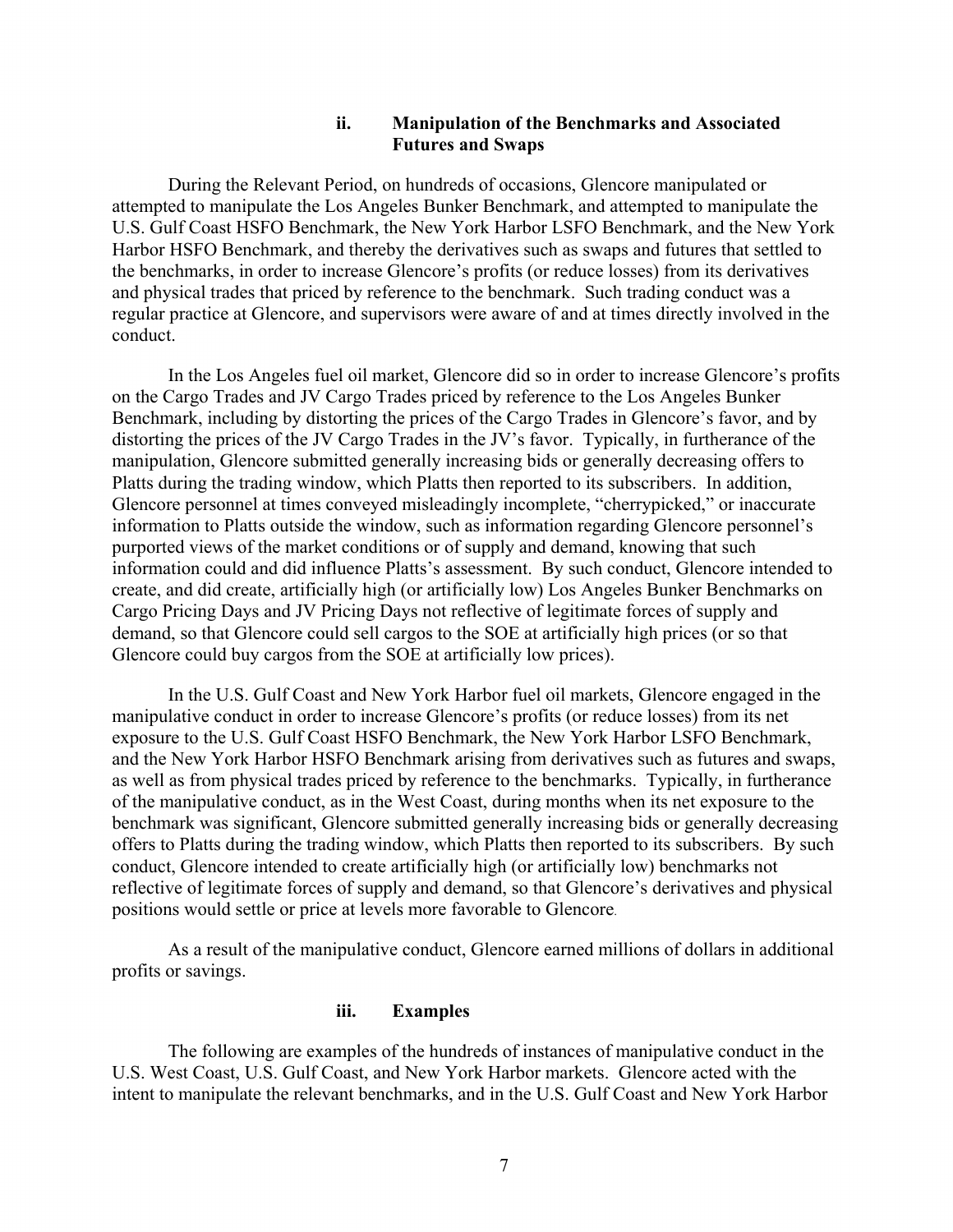markets, derivatives priced by reference to the relevant benchmarks, and to create an artificial price, and at times succeeded in creating artificial prices.

*Los Angeles.* In or around May 2013, Glencore entered into a Cargo Trade for the sale of approximately 40,000 metric tons of fuel oil to the SOE, priced by reference to the average Los Angeles Bunker Benchmark on May 28, 29, and 30, 2013. Trader-1 directed a Glencore employee to submit bids to Platts during the window, and to increase the prices of those bids. The Glencore employee did so approximately 27 times on May 28, 23 times on May 29, and 9 times on May 30, 2013. This trading activity led to an artificial Los Angeles Bunker Benchmark on each day that was significantly higher than the day's starting peg, to the benefit of Glencore's positions in the Cargo Trade that priced on those days.<sup>5</sup> Glencore's activity in the window on the Cargo Pricing Days of May 28, 29, and 30, 2013, resulted in substantial improper additional revenue to Glencore.

*Los Angeles*. In or around October 2015, Glencore entered into two Cargo Trades together consisting of the purchase of approximately 40,000 metric tons of fuel oil from the SOE. Both trades were priced by reference to the average daily Los Angeles Bunker Benchmark on October 23, 26, and 27, 2015. Trader-1 directed a Glencore employee to submit offers to Platts during the window, and to decrease the prices of those offers. The Glencore employee did so approximately 39 times on October 23, 38 times on October 26, and 22 times on October 27, 2015. This trading activity led to an artificial Los Angeles Bunker Benchmark on each day that was significantly lower than the day's starting peg, to the benefit of Glencore's positions in the Cargo Trades that priced on those days.<sup>6</sup> Glencore's activity in the window on the Cargo Pricing Days of October 23, 26, and 27, 2015, resulted in substantial improper savings to Glencore.

*United States Gulf Coast.* In or around November 2012, Glencore had long exposure to the average daily Platts USGC HSFO Benchmark for that month in excess of 8,800,000 barrels. An increase of the month average benchmark thus would generate extra revenue to Glencore. The exposure arose from both derivatives such as swaps and futures related to the benchmark that month, and from Glencore's physical trades that were priced by reference to the benchmark during the month. To benefit that exposure, Glencore traders reported bids and raised bids to Platts approximately 728 times that month, and reported approximately 59 cargo purchases. Glencore was highly active on the buy-side of the Platts window, comprising the majority of all bids and raised bids that month. Glencore's activity in the window on that month was intended to manipulate upward the daily Platts USGC HSFO benchmark, and the numerous derivatives

<sup>&</sup>lt;sup>5</sup> On May 28, 2013, Platts assessed the Los Angeles Bunker Benchmark at or around \$26.50 above the day's starting peg of \$585 per metric ton. On May 29, 2013, Platts assessed the Los Angeles Bunker Benchmark at \$23.00 above the day's starting peg of \$607.50 per metric ton. And on May 30, 2013, Platts assessed the Los Angeles Bunker Benchmark at \$8.50 above the day's starting peg of \$628.50 per metric ton. The Los Angeles Bunker Benchmark thus was assessed at an average of \$19.33 above the peg on those three days.

<sup>&</sup>lt;sup>6</sup> On October 23, 2015, Platts assessed the Los Angeles Bunker Benchmark at \$39.50 below the day's starting peg of \$230 per metric ton. On October 26, 2015, Platts assessed the Los Angeles Bunker Benchmark at \$38.00 below the day's starting peg of \$230 per metric ton. On October 27, 2015, Platts assessed the Los Angeles Bunker Benchmark at \$22.00 below the day's starting peg of \$210 per metric ton. The Los Angeles Bunker Benchmark was assessed at an average of \$33.17 below the peg on those three days.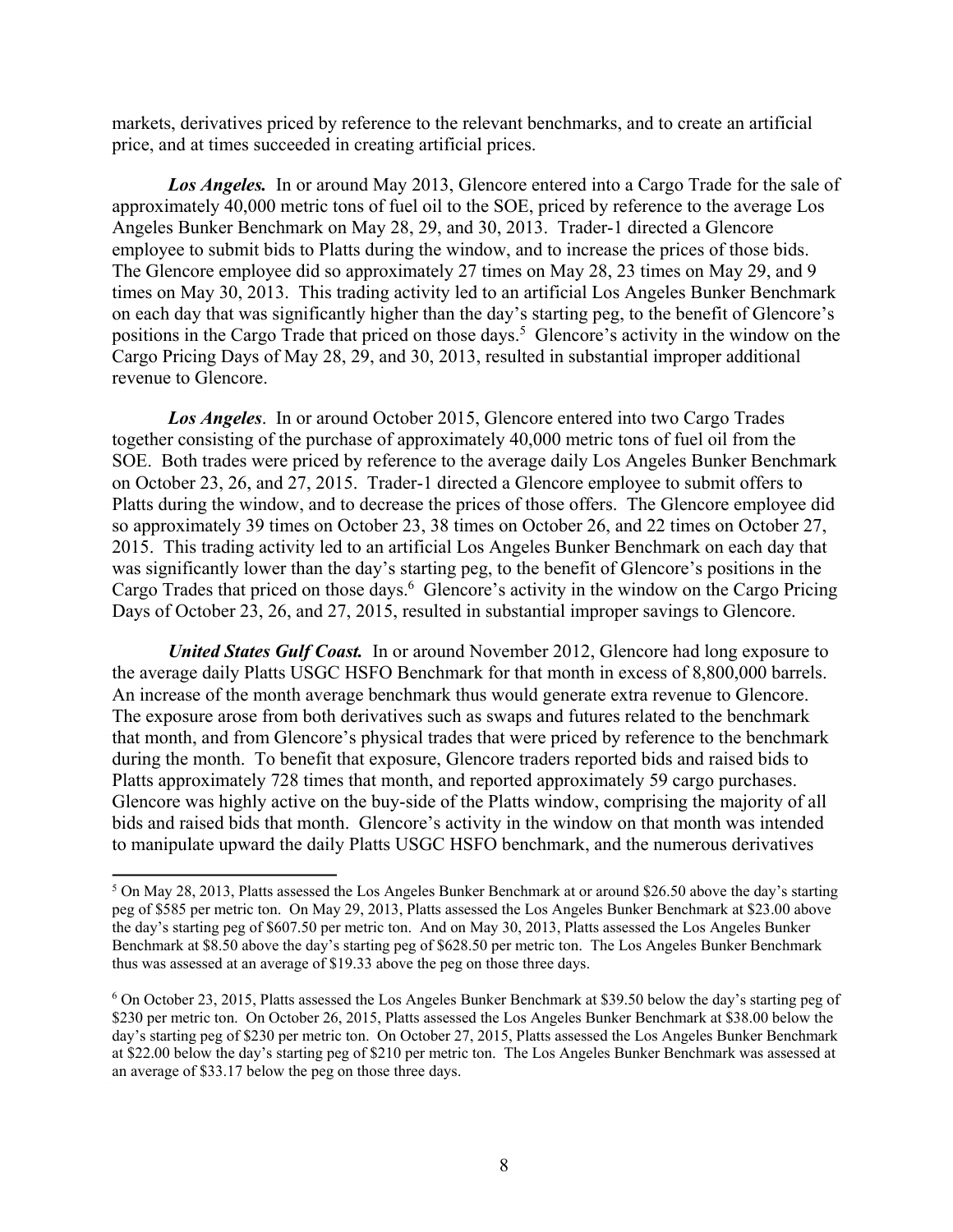such as swaps and futures settled by reference to the benchmark, potentially resulting in substantial improper revenue to Glencore.<sup>7</sup>

*United States Gulf Coast.* In or around July 2018, Glencore had short exposure to the average daily Platts USGC HSFO Benchmark for that month in excess of 4,000,000 barrels. A decrease of the month average benchmark thus would generate extra revenue to Glencore. The exposure arose from both derivatives such as swaps and futures related to the benchmark that month, and from Glencore's physical trades that were priced by reference to the benchmark during the month. To benefit that exposure, Glencore traders reported offers and lowered offers to Platts approximately 530 times that month, and reported approximately 26 cargo sales. Glencore was highly active on the sell-side of the Platts window, comprising the majority of all offers and lowered offers that month. Glencore's activity in the window on that month was intended to manipulate lower the daily Platts USGC HSFO benchmark, and the numerous derivatives such as swaps and futures settled by reference to the benchmark, potentially resulting in substantial improper revenue to Glencore.<sup>8</sup>

*New York Harbor.* In or around December 2016, Glencore had long exposure to the average daily Platts New York LSFO benchmark for that month in excess of 450,000 barrels. An increase of the month average benchmark thus would generate extra revenue to Glencore. The exposure arose from derivatives such as swaps and futures related to the benchmark that month. To benefit that exposure, Glencore traders reported bids and raised bids to Platts approximately 70 times on certain days that month. Glencore was highly active on the buy-side of the Platts window on those days, comprising the majority of all bids and raised bids. Glencore's activity in the window on that month was intended to manipulate higher the daily Platts New York LSFO Benchmark, and the numerous derivatives such as swaps and futures settled in reference to the benchmark, potentially resulting in improper revenue to Glencore.<sup>9</sup>

*New York Harbor.* In or around September 2016, Glencore had long exposure to the average daily Platts New York HSFO Benchmark for that month of nearly 800,000 barrels. An increase of the month average benchmark thus would generate extra revenue to Glencore. The exposure arose from both derivatives such as swaps and futures related to the benchmark that month, and from Glencore's physical trades that were priced by reference to the benchmark during the month. To benefit that exposure, Glencore traders reported bids and raised bids to Platts approximately 107 times on certain days that month, and reported approximately 5 cargo purchases. Glencore was highly active on the buy-side of the Platts window on those days, comprising the majority of all bids and raised bids. Glencore's activity in the window on those

<sup>&</sup>lt;sup>7</sup> On October 31, 2012, Platts assessed the USGC HSFO Benchmark at \$92.10 per barrel. The average daily Platts USGC HSFO Benchmark for the month of November 2012 was approximately \$92.93 per barrel.

<sup>&</sup>lt;sup>8</sup> On June 29, 2018, Platts assessed the USGC HSFO Benchmark at \$70.28 per barrel. The average daily Platts USGC HSFO Benchmark for the month of July 2018 was approximately \$67.16 per barrel.

<sup>&</sup>lt;sup>9</sup> On November 30, 2016, Platts assessed the New York Harbor LSFO Benchmark at \$43.81 per barrel. The average daily Platts New York Harbor HSFO Benchmark for the month of December 2016 was approximately \$47.32 per barrel.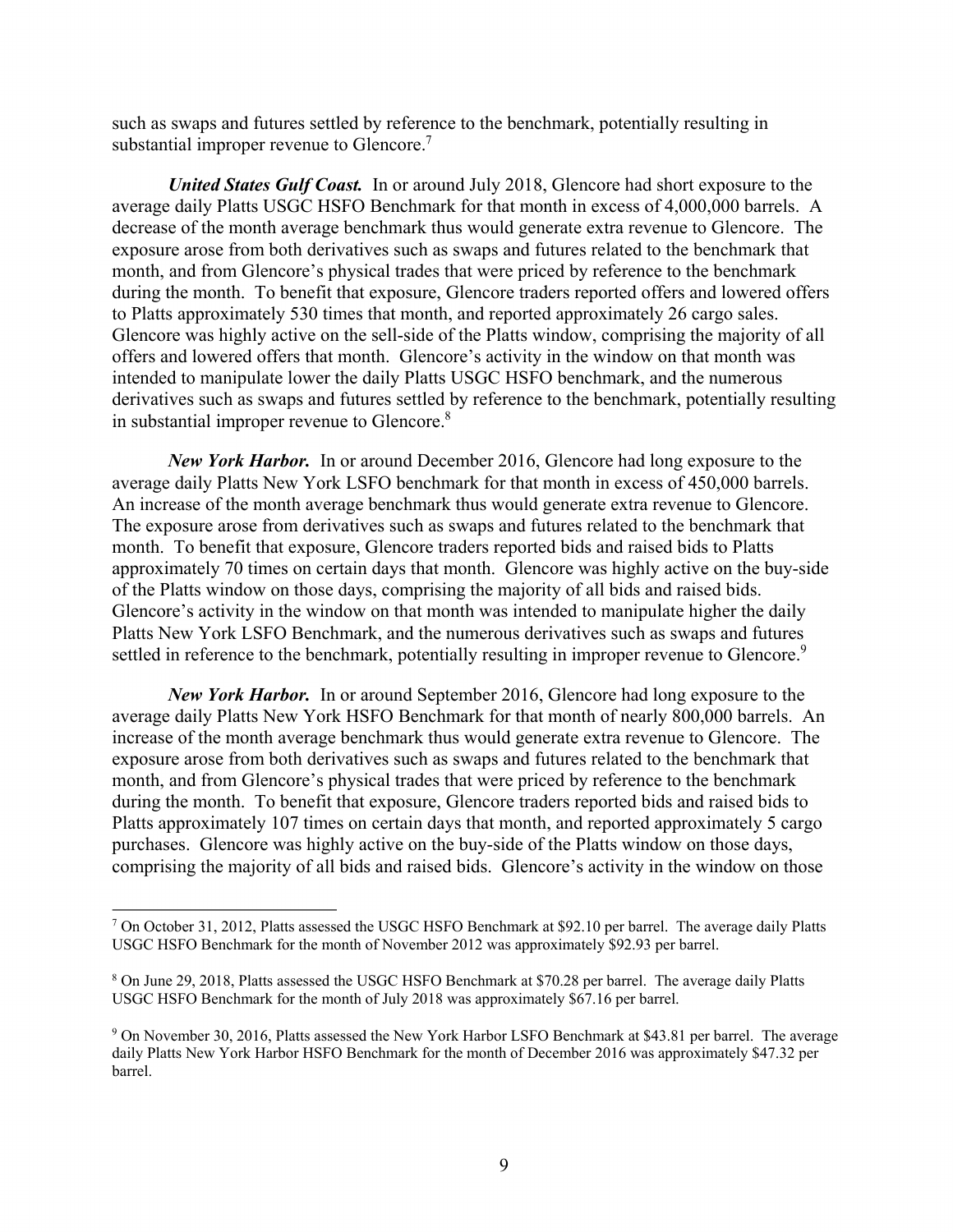days was intended to manipulate higher the daily Platts New York HSFO Benchmark, and the numerous derivatives such as swaps and futures settled by reference to the benchmark, potentially resulting in substantial improper revenue to Glencore.10

\* \* \*

By manipulating or attempting to manipulate these U.S. benchmarks, Glencore also manipulated and distorted, or was attempting to manipulate and distort, other benchmarks that were assessed directly or indirectly by reference to these benchmarks, as well as numerous futures, swaps, and other derivatives and physical trades that price by reference to the benchmarks. This would be to the detriment of market participants that had opposite exposure (including Glencore's counterparties), or who looked to rely on the benchmarks as a fair price reference for physical or derivatives trades, including U.S. futures contracts and swaps.

#### **b. Fraud and Corrupt Practices**

#### **i. Misappropriation of Confidential Information**

At various times during the Relevant Period and the Charging Period, directly and through intermediaries, Glencore improperly obtained nonpublic information from employees and agents of the SOEs, including in Mexico. This information was material to Glencore's business and trading, such as transactions with the SOE as well as derivatives trading. SOE agents who had access to confidential information—and who owed a duty to the SOE under law and applicable employment policies to keep the information confidential—disclosed nonpublic information, including information material to Glencore's transactions with the SOE or to related physical and derivatives trading, to Glencore. Glencore traders in knowing possession of the confidential information then entered into related physical transactions and derivatives transactions and otherwise used the information in their business, including U.S.-based transactions and business.

Glencore traders understood the sensitivity of improperly obtained confidential information and took steps to maintain it in confidence and ensure that the SOE would not learn they had it in their possession. For example, as one Glencore staff cautioned a Glencore trader regarding improperly obtained information: "this is confidential and [the SOE] doesn't know we have this [information] available."

Glencore traders considered the information material to certain of Glencore's trading and business decisions such as in formulating business and negotiation strategies. For example, in or around October 2013, Glencore personnel including a U.S.-based Glencore trader used information obtained from an SOE explicitly acknowledged as "confidential" to analyze the economics of a potential project relating to the SOE and determine potential positions that Glencore could take in negotiations with the SOE. This economic analysis was prepared for a meeting with the global head of the Glencore oil department, among others. At times, the

<sup>&</sup>lt;sup>10</sup> On August 31, 2016, Platts assessed the New York Harbor HSFO Benchmark at \$35.39 per barrel. The average daily Platts New York Harbor HSFO Benchmark for the month of September 2016 was approximately \$38.08 per barrel.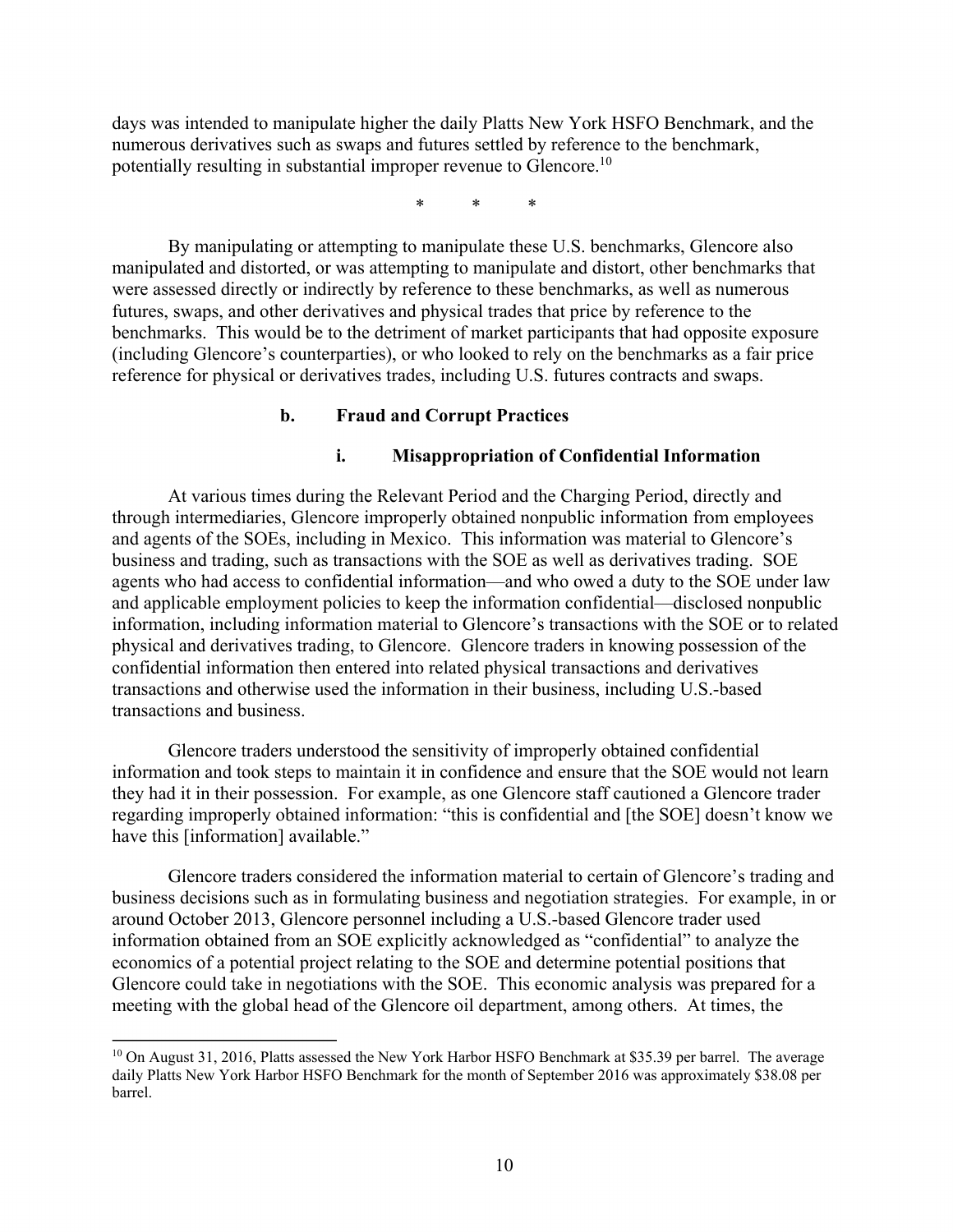confidential information was disseminated among Glencore oil traders and personnel, including Glencore traders in the United States, London, and Singapore, for use in related physical and derivatives transactions and otherwise in their business.

# **ii. Corrupt Payments for Preferential Treatment and Trades**

At various times during the Relevant Period and the Charging Period, Glencore, by and through its traders and agents, made corrupt payments to employees and agents working at SOEs of Brazil, Cameroon, Nigeria, and Venezuela.<sup>11</sup> Glencore or its affiliates made the corrupt payments in exchange for improper preferential treatment and access to trades with the SOEs. Glencore's conduct was designed to increase Glencore's profits from certain physical and derivatives trading in oil markets around the world, including U.S. physical and derivatives markets. Glencore engaged in this corrupt conduct in connection with derivatives such as swaps and futures contracts subject to the rules of Commission-registered entities, as well as trades with U.S. counterparties, and at times during the Relevant Period and the Charging Period, Glencore personnel engaged in aspects of the scheme from the United States. The corrupt conduct was widespread within Glencore's oil business, and supervisors were aware of and at times directly involved in the corruption.

To conceal the corruption, the corrupt payments at times were in large amounts of cash, and in some instances, corrupt payments also were invoiced through third-party companies, with deceptive invoices to Glencore for euphemistic costs or services such as "advance payment," "marketing services," or "commission." Glencore traders and intermediaries at times used coded language such as "filings," "newspapers," or "chocolates" when referring to the corrupt payments.

Regarding trading involving Nigeria and Cameroon, from at least as early as 2007 through at least 2015, Glencore made corrupt payments to SOE agents over several years amounting to millions of dollars in exchange for preferential treatment and access to more than 100 oil cargo trades, including crude oil. Regarding trading involving Venezuela, from at least in or around 2012 to in or around 2014, Glencore via an intermediary made corrupt payments to SOE agents relating to demurrage and late fees arising from trades of oil and oil products with the relevant SOE. Regarding Brazil, during the Relevant Period, Glencore made corrupt payments via intermediaries to SOE agents in exchange for, among other things, preferential treatment and access to trades.

# **III. LEGAL DISCUSSION**

# **A. Manipulative or Deceptive Device or Contrivance in Violation of Section 6(c)(1) of the Act and Regulation 180.1**

Section 6(c)(1) of the Act, 7 U.S.C. § 9, and Regulation 180.1, 17 C.F.R. § 180.1 (2021), prohibit the use or attempted use of any manipulative or deceptive device, untrue or misleading statements or omissions, or deceptive practice, in connection with any swap or contract of sale of

 $\overline{\phantom{a}}$ 

<sup>&</sup>lt;sup>11</sup> Similar conduct occurred during the Relevant Period in Equatorial Guinea and Ivory Coast.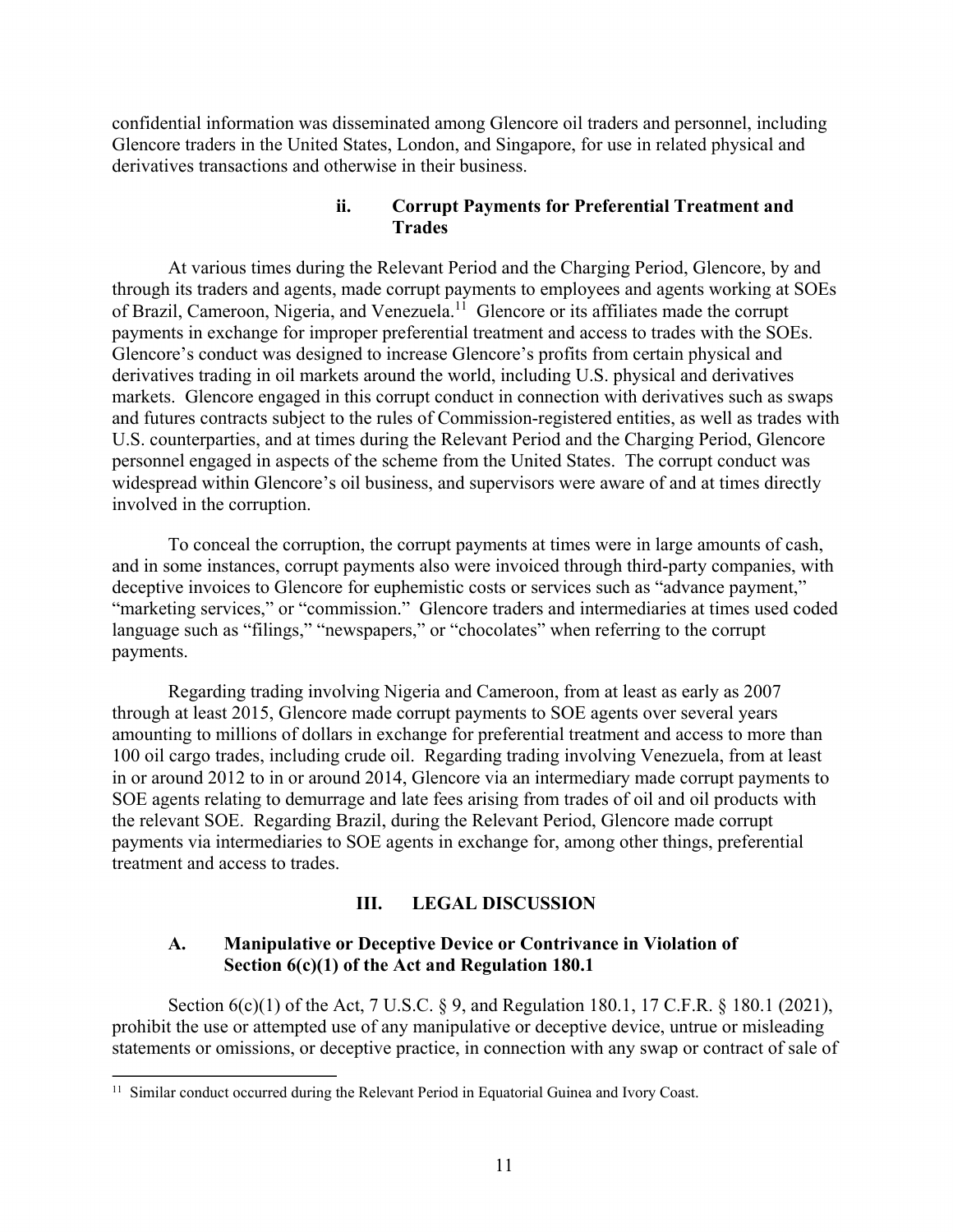any commodity in interstate commerce, or for future delivery. Specifically, Regulation  $180.1(a)(1)–(3)$  makes it:

> [U]nlawful . . . , directly or indirectly, in connection with any swap, or contract of sale of any commodity in interstate commerce, or contract for future delivery on or subject to the rules of any registered entity, to intentionally or recklessly (1) [u]se . . . or attempt to use . . . any manipulative device, scheme, or artifice to defraud; (2) [m]ake, or attempt to make, any untrue or misleading statement of a material fact or to omit to state a material fact necessary in order to make the statements made not untrue or misleading; (3) [e]ngage, or attempt to engage, in any act, practice, or course of business, which operates or would operate as a fraud or deceit upon any person.

Section 6(c) of the Act and Regulation 180.1 prohibit fraud or manipulation. *CFTC v. Monex Credit Co.*, 931 F.3d. 966, 976-77 (9th Cir. 2019) (holding, in the context of leveraged transactions, "the CFTC may sue for fraudulently deceptive activity regardless of whether it was also manipulative.").

To establish fraud or manipulation in violation of Section  $6(c)(1)$  of the Act and Regulation  $180.1(a)(1)–(3)$ , the Commission must establish that Respondents: (1) attempted to engage or engaged in prohibited fraudulent or manipulative conduct (i.e., employed a manipulative device, scheme, or artifice to defraud; made a material misrepresentation, misleading statement or deceptive omission; or engaged in a business practice that would operate as a fraud); (2) with scienter; and (3) in connection with any swap, or contract of sale of any commodity in interstate commerce, or contract for future delivery on or subject to the rules of any registered entity. *CFTC v. McDonnell*, 332 F. Supp. 3d 641, 717 (E.D.N.Y. 2018); *In re McVean Trading*, CFTC No. 17–15, 2017 WL 2729956, at \*10 (June 21, 2017) (consent order); *see also CFTC v. S. Tr. Metals, Inc*., 894 F.3d 1313, 1325 (11th Cir. 2018).

For manipulative conduct, Section  $6(c)(1)$  of the Act and Regulation 180.1 do not require the showing of an intent to affect prices or an actual effect on prices. *E.g*., *McVean Trading*, 2017 WL 2729956, at \*10*; In re Grady*, CFTC No. 18–41, 2018 WL 4697026, at \*5 (Sept. 26, 2018) (consent order) (internal citations omitted). Nor does either require "a showing of reliance or harm to market participants in a government action brought under CEA section  $6(c)(1)$  and final Rule 180.1." *McVean Trading*, 2017 WL 2729956, at \*10. The Commission "will consider all relevant facts and circumstances in determining whether a violation of Section  $6(c)(1)$  and Regulation 180.1 has occurred." *Id*. (internal quotation omitted).

Glencore violated Section  $6(c)(1)$  of the Act and Regulation 180.1, among other ways, in connection with swaps, contracts of sale of a commodity in interstate commerce, and contracts for future delivery on or subject to the rules of any registered entity, by intentionally or recklessly: (1) submitting manipulative bids and offers and otherwise engaging in manipulative trading activity relating to Platts physical fuel oil price benchmarks associated futures and swaps, in order to benefit, among other positions, physical positions and related derivatives positions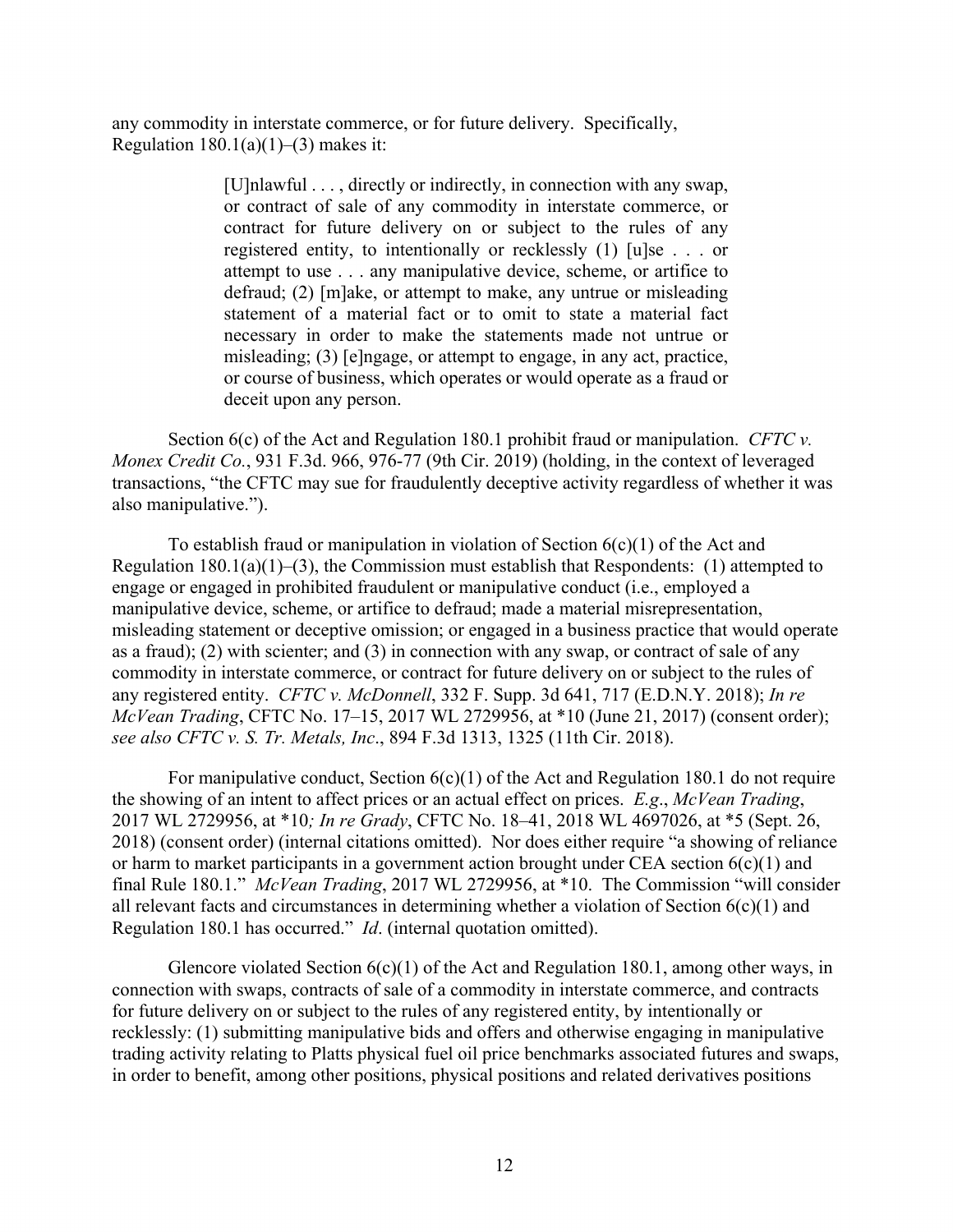held on U.S. derivatives markets<sup>12</sup>; (2) using misappropriated and corruptly obtained nonpublic information material to, for example, Glencore's trading of physical oil products and related derivatives contracts<sup>13</sup>; and (3) obtaining improper preferential treatment and access to trades from agents of its counterparties as a result of corrupt payments to benefit its trading of physical oil products and related derivatives contracts in the global oil markets, including in the United States, and thereby defrauding its counterparties and harming other market participants.<sup>14</sup>

 $\overline{a}$ 

<sup>13</sup> *CFTC v. EOX Holdings L.L.C.*, 405 F. Supp. 3d 697, 708-16 (S.D. Tex. 2019) (finding complaint charging intentional or reckless trading on basis of, and tipping of, material nonpublic information in breach of a pre-existing duty to source stated claim under Section 6(c)(1) of the Act and Regulation 180.1); *see also United States v. Blaszczak*, 947 F.3d 19, 30–37 (2d Cir. 2019) (holding misappropriation of confidential nonpublic information constituted fraud in violation of various federal fraud statutes) (citations omitted), *vacated on other grounds*, 2021 WL 78043 (Jan. 11, 2021); *SEC v. Obus*, 693 F.3d 276, 286–89 (2d Cir. 2012) (addressing tipper and tippee liability in context of SEC Rule 10b–5) (citations omitted).

<sup>14</sup> *Vitol*, 2020 WL 7258884, at \*8 (trading house's deceptive scheme to obtain preferential treatment and access to trades from counterparties through corrupt payments violated Section 6(c)(1) of the Act and Regulation 180.1); *In re Sogemin Metals Inc.*, CFTC No. 00–04, 2000 WL 136059, at \*1–4 (Feb. 7, 2000) (consent order) (holding broker's kickback scheme "defrauded the . . . clients [two Chilean government-owned metals companies] within the meaning of Section 4b of the Act and Section 30.9 of the Regulations," where broker of London Metal Exchange's trades failed to disclose the kickback scheme involving brokerage commission payments channeled to, among others, the Chilean companies' employees or to their family members); *see also Riordan v. S.E.C.*, 627 F.3d 1230, 1230–34 (D.C. Cir. 2010) (affirming finding of liability, where scheme to provide bribes and kickbacks—in exchange for being directed business, seeing competitors' bids outside the normal competitive bidding process, and ability to submit bids outside the normal competitive bidding process, such as past due date—constituted scheme to defraud in violation of 15 U.S.C. §§ 10(b), 17(a), and S.E.C. Rule 10b-5) (Kavanaugh, J.), *abrogated on other grounds by Kokesh v. SEC*, 137 S. Ct. 1635 (2017); *S.E.C. v. Zwick*, 2007 WL 831812, at \*16 (S.D.N.Y. 2007) (finding scheme to provide bribes, kickbacks, and items of value to a third party's employee, in exchange for that employee directing trades to payer of bribe, constituted "scheme to defraud" in violation of Exchange Act §§ 17(a) and 10(b), and S.E.C. Rule 10b-5), *aff'd*, *S.E.C. v. Zwick*, 317 Fed. Appx. 34 (2d Cir. 2008).

<sup>12</sup> *In re Vitol Inc.*, CFTC No. 21–01, 2020 WL 7258884, at \*8 (Dec. 3, 2020) (consent order) (finding Respondents employed a manipulative device by "submitting manipulative bids and offers and otherwise engaging in manipulative trading activity relating to Platts . . . benchmarks . . . to attempt to benefit" related physical and derivatives positions); *In re Total Gas & Power N. Am. , Inc.*, CFTC No. 16–03, 2015 WL 8296610, at \*9 (Dec. 7, 2015) (consent order) (finding "Respondents intentionally employed a manipulative device by purchasing and/or selling large volumes of fixed-price natural gas at the relevant hubs before and during bid-week that were intended to benefit . . . related financial positions); *see McVean Trading*, 2017 WL 2729956, at \*10 (internal citations omitted); *In re Goldman Sachs Group*, CFTC No. 17–03, 2016 WL 7429257, at \*23 n. 11 (Dec. 21, 2016) (consent order) ("Irrespective of whether the Goldman traders had an interest in hedging, the traders engaged in attempted manipulation when they placed bids and offers or executed trades . . . with the improper intent to move the [benchmark rate] in Goldman's favor" to benefit related positions); *see also SEC v. Lek Sec. Corp*., 276 F. Supp. 3d 49, 58–60 (S.D.N.Y. 2017) (conduct injecting "false pricing signals into the market" or designed to deceive or mislead market participants as to how others have valued the traded item may constitute manipulation under the securities laws, even if otherwise legal or done in open market) (citation omitted).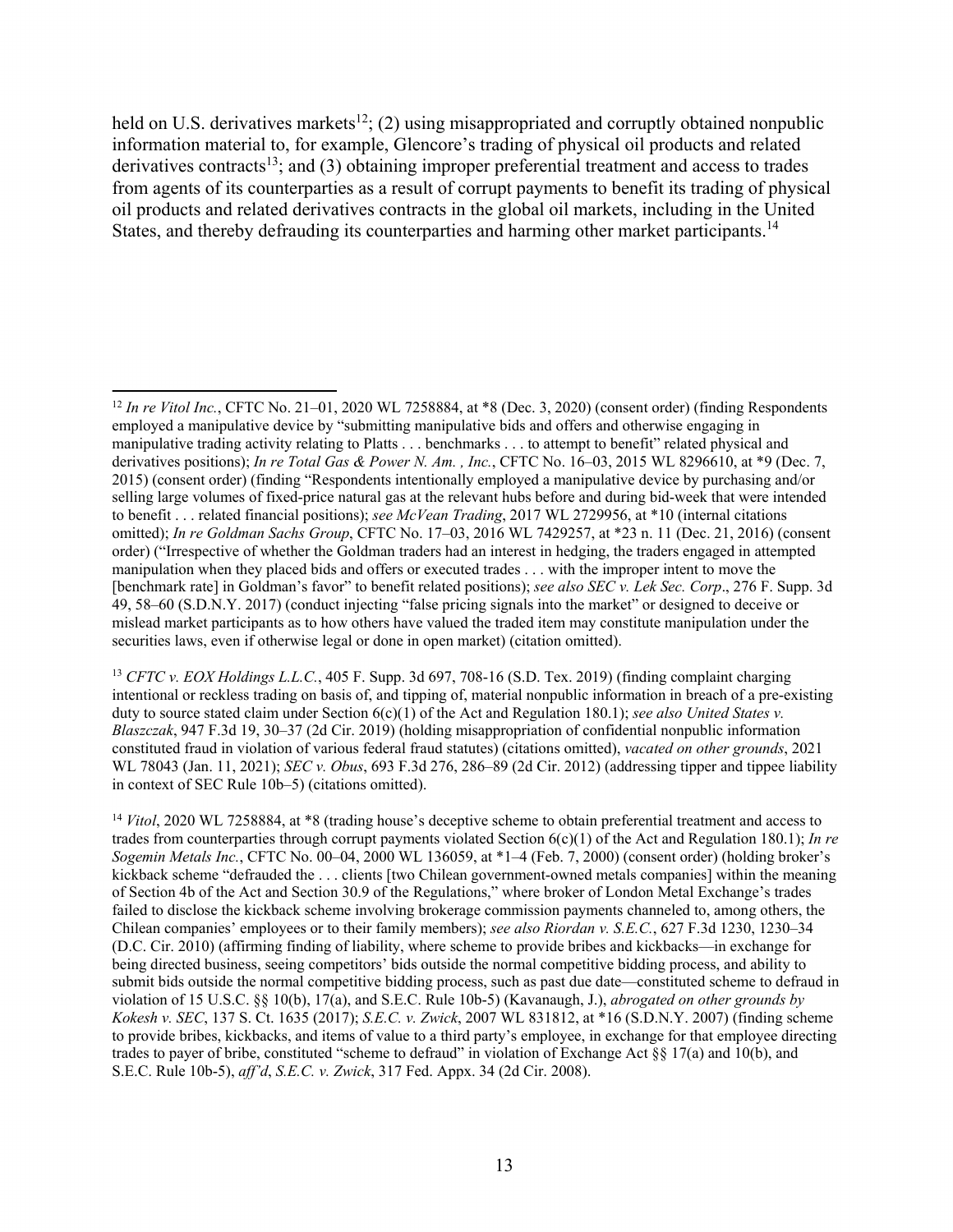## **B. Price Manipulation in Violation of Sections 6(c)(3) and 9(a)(2) of the Act, and Regulation 180.2**

Section  $9(a)(2)$  of the Act makes it unlawful for "[a]ny person to manipulate or attempt to manipulate the price of any commodity in interstate commerce, or for future delivery on or subject to the rules of any registered entity." 7 U.S.C. § 13(a)(2).

Section  $6(c)(3)$  of the Act, 7 U.S.C. § 9(3), prohibits the manipulation or attempted manipulation of the price of any swap, or of any commodity in interstate commerce, or for future delivery on or subject to the rules of any registered entity, and Regulation 180.2 makes it "unlawful . . . directly or indirectly, to manipulate or attempt to manipulate the price of any swap, or of any commodity in interstate commerce, or for future delivery on or subject to the rules of any registered entity." 17 C.F.R. § 180.2 (2021).

Glencore specifically intended to manipulate the Los Angeles Bunker Benchmark, the New York LSFO Benchmark, the New York HSFO Benchmark, and the USGC HSFO Benchmark, and associated derivatives such as futures and swaps, in order to benefit, among other things, Glencore's related physical and derivatives positions, including swaps, futures on or subject to the rules of entities registered with the Commission, and physical contracts that were priced by reference to benchmarks. In furtherance of that intent, Glencore traders and personnel submitted bids, offers, and trades to Platts during the benchmark trading windows in order to skew the relevant Platts benchmark, and consequently the value of Glencore's positions that were priced by reference to the benchmark, in Glencore's favor. Through these actions, among others, traders and others at Glencore could, and at times did in Los Angeles, cause artificial prices in the benchmarks and thus the associated derivatives and physical trades. By this conduct, Respondents violated Sections  $6(c)(3)$  and  $9(a)(2)$  of the Act and Regulation 180.2.

# **C. False, Misleading, or Inaccurate Reports Concerning Oil Products, in Violation of Sections 9(a)(2) and 6(c)(1)(A) of the Act, and Regulation 180.1(a)(4)**

Section  $9(a)(2)$  of the Act, 7 U.S.C. § 13(a)(2), makes it unlawful for any person "knowingly to deliver or cause to be delivered for transmission through the mails or interstate commerce by telegraph, telephone, wireless, or other means of communication false or misleading or knowingly inaccurate reports concerning crop or market information or conditions that affect or tend to affect the price of any commodity in interstate commerce."15

<sup>15</sup> *See also United States v. Brooks*, 681 F.3d 678, 703-05 (5th Cir. 2012) (affirming conviction for false reporting of natural gas trades in violation of the Act and finding that "it is 'clear beyond a reasonable doubt that a rational jury' would have found that the Defendants-Appellants had knowledge that their reports affected or tended to affect the price of natural gas"); *United States v. Valencia*, 394 F.3d 352, 354-57 (5th Cir. 2004) (reversing and remanding to the district court and holding that the knowledge requirement of the reporting prong of Section 9(a)(2) of the Act applies to the false or misleading character of the reports, as well as to delivery and inaccuracy); *CFTC v. Johnson*, 408 F. Supp. 2d 259, 267 (S.D. Tex. 2005) (finding that the facts alleged in the CFTC's complaint adequately stated a claim against the defendants for the delivery of knowingly inaccurate market information); *In re Bunge Global Markets, Inc.*, CFTC No. 11–10, 2011 WL 1099346, at \*4 (March 22, 2011) (consent order) (Respondents violated Section 9(a)(2) by delivering false and misleading electronic orders on a DCM's trading platform).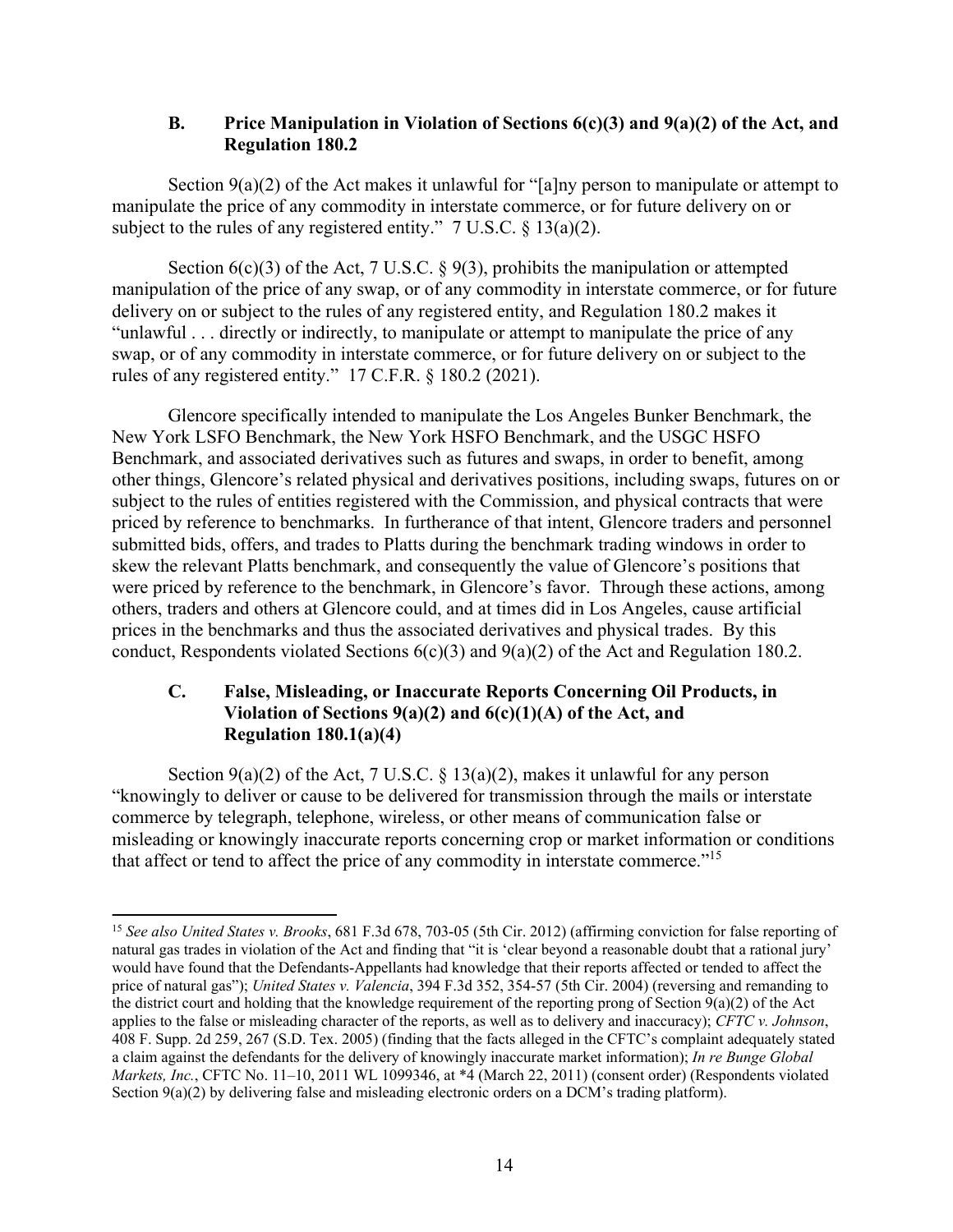Section  $6(c)(1)(A)$  of the Act, 7 U.S.C. §  $9(1)(A)$ , and Regulation 180.1(a)(4), 17 C.F.R. § 180.1(a)(4) (2021), similarly prohibit intentionally or recklessly making false or misleading reports of market information. Specifically, Regulation 180.1(a)(4) makes it:

> unlawful . . . directly or indirectly, in connection with any swap, or contract of sale of any commodity in interstate commerce, or contract for future delivery on or subject to the rules of any registered entity, to intentionally or recklessly . . . deliver or cause to be delivered, or attempt to deliver or cause to be delivered, for transmission through the mails or interstate commerce, . . . a false or misleading or inaccurate report concerning . . . market information or conditions that affect or tend to affect the price of any commodity in interstate commerce.

During the Relevant Period, Glencore, through electronic, telephonic, and other means of communication, knowingly, and intentionally or recklessly, caused to be delivered bids, offers, and trades, as well as information concerning market activity and views of supply and demand, to Platts, the service that determined various benchmark price assessments, such as the Los Angeles Bunker Benchmark, the New York LSFO Benchmark, the New York HSFO Benchmark, and the USGC HSFO Benchmark. Such market information affected or tended to affect the prices of commodities in interstate commerce, including the prices of the assessments themselves, prices of contracts of sale of commodities that priced by reference to those assessments such as fuel oil and bunker fuel, and the futures, swaps, and other financial instruments that settled in reference to assessments. Respondents' reported bids, offers, and trades, and other information, constituted false, misleading, or knowingly inaccurate reports because they did not reflect legitimate forces of supply or demand, but rather reflected Glencore's desire to distort the relevant benchmark price assessments and associated derivatives higher or lower in order to benefit their related physical, futures, and/or swaps positions, including at times those entered into while in possession of misappropriated information and/or entered into through fraudulent means. Glencore knew that these reports contained false, misleading, or knowingly inaccurate information.

Accordingly, Respondents violated Sections  $6(c)(1)(A)$  and  $9(a)(2)$  of the Act, and Regulation  $180.1(a)(4)$ .

#### **IV. FINDINGS OF VIOLATIONS**

Based on the foregoing, the Commission finds that Respondents violated Sections 6(c)(1), 6(c)(1)(A), 6(c)(3), and 9(a)(2) of the Act, 7 U.S.C. §§ 9(1), 9(1)(A), 9(3), 13(a)(2), and Regulations 180.1 and 180.2, 17 C.F.R. §§ 180.1, 180.2 (2021).

### **V. OFFER OF SETTLEMENT**

Respondents have submitted the Offer in which Respondents, without admitting or denying the findings and conclusions herein, except to the extent that Respondents admit those findings in any related action against Respondents by, or any agreement with, the United States Department of Justice or any other governmental agency or office, or to the extent those findings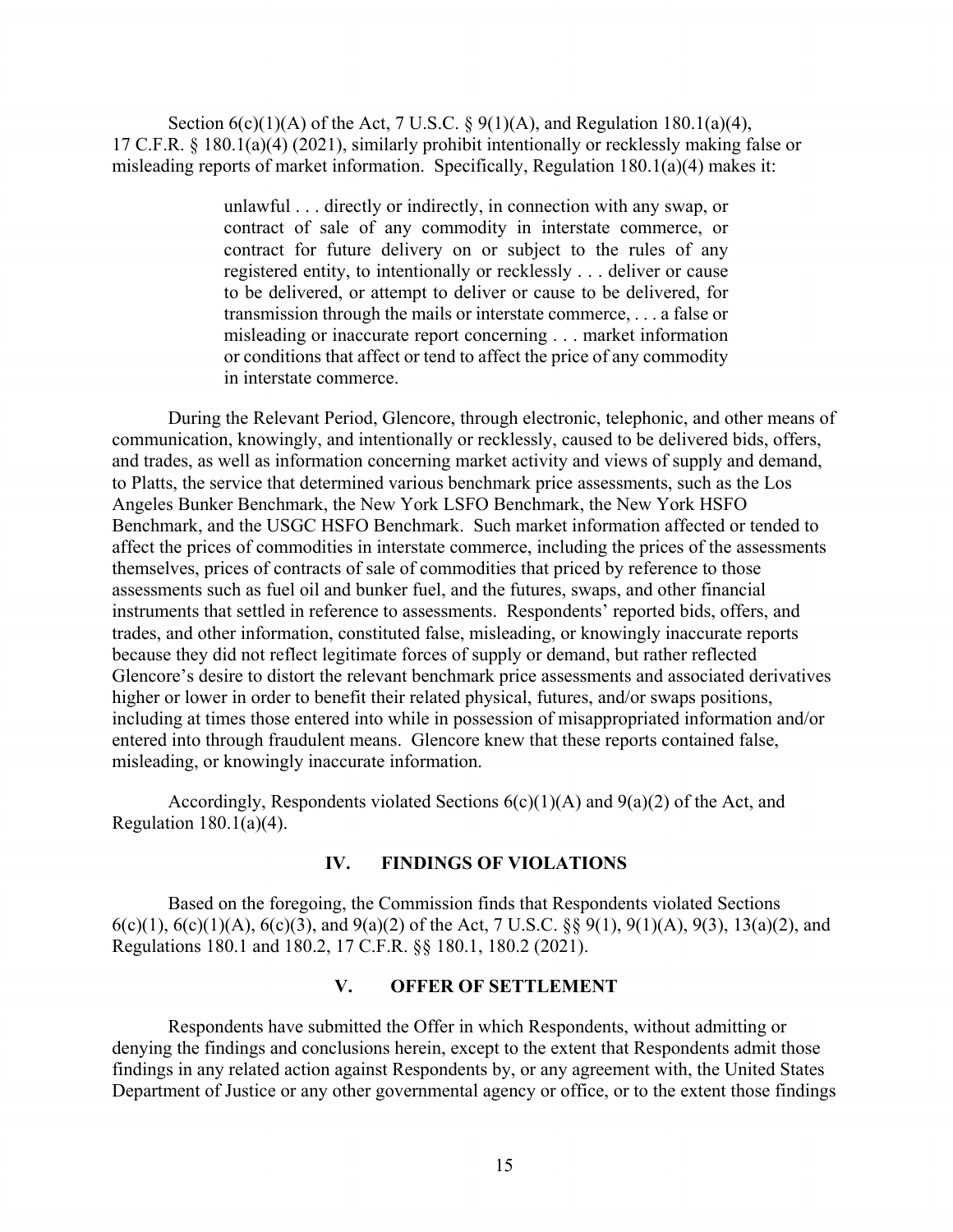are admitted in *In re Emilio Heredia Collado*, CFTC No. 21-04, 2021 WL 2182105, (Mar. 25, 2021) (consent order):

- **A.** Acknowledge service of this Order;
- **B.** Admit the jurisdiction of the Commission with respect to all matters set forth in this Order and for any action or proceeding brought or authorized by the Commission based on violation of or enforcement of this Order;
- **C.** Waive:
	- **1.** The filing and service of a complaint and notice of hearing;
	- **2.** A hearing;
	- **3.** All post-hearing procedures;
	- **4.** Judicial review by any court;
	- **5.** Any and all objections to the participation by any member of the Commission's staff in the Commission's consideration of the Offer;
	- **6.** Any and all claims that Respondents may possess under the Equal Access to Justice Act, 5 U.S.C. § 504 and 28 U.S.C. § 2412, and/or the rules promulgated by the Commission in conformity therewith, Part 148 of the Regulations, 17 C.F.R. pt. 148 (2021), relating to, or arising from, this proceeding;
	- **7.** Any and all claims that Respondents may possess under the Small Business Regulatory Enforcement Fairness Act of 1996, Pub. L. No. 104– 121, §§ 201–253, 110 Stat. 847, 857–68 (codified as amended in scattered sections of 5 U.S.C. and 15 U.S.C.), relating to, or arising from, this proceeding; and
	- **8.** Any claims of Double Jeopardy based on the institution of this proceeding or the entry in this proceeding of any order imposing a civil monetary penalty or any other relief;
- **D.** Stipulate that the record basis on which this Order is entered shall consist solely of the findings contained in this Order to which Respondents have consented in the Offer;
- **E.** Consent, solely on the basis of the Offer, to the Commission's entry of this Order that:
	- **1.** Makes findings by the Commission that Respondents violated Sections 6(c)(1), 6(c)(1)(A), 6(c)(3), and 9(a)(2) of the Act, 7 U.S.C. §§ 9(1),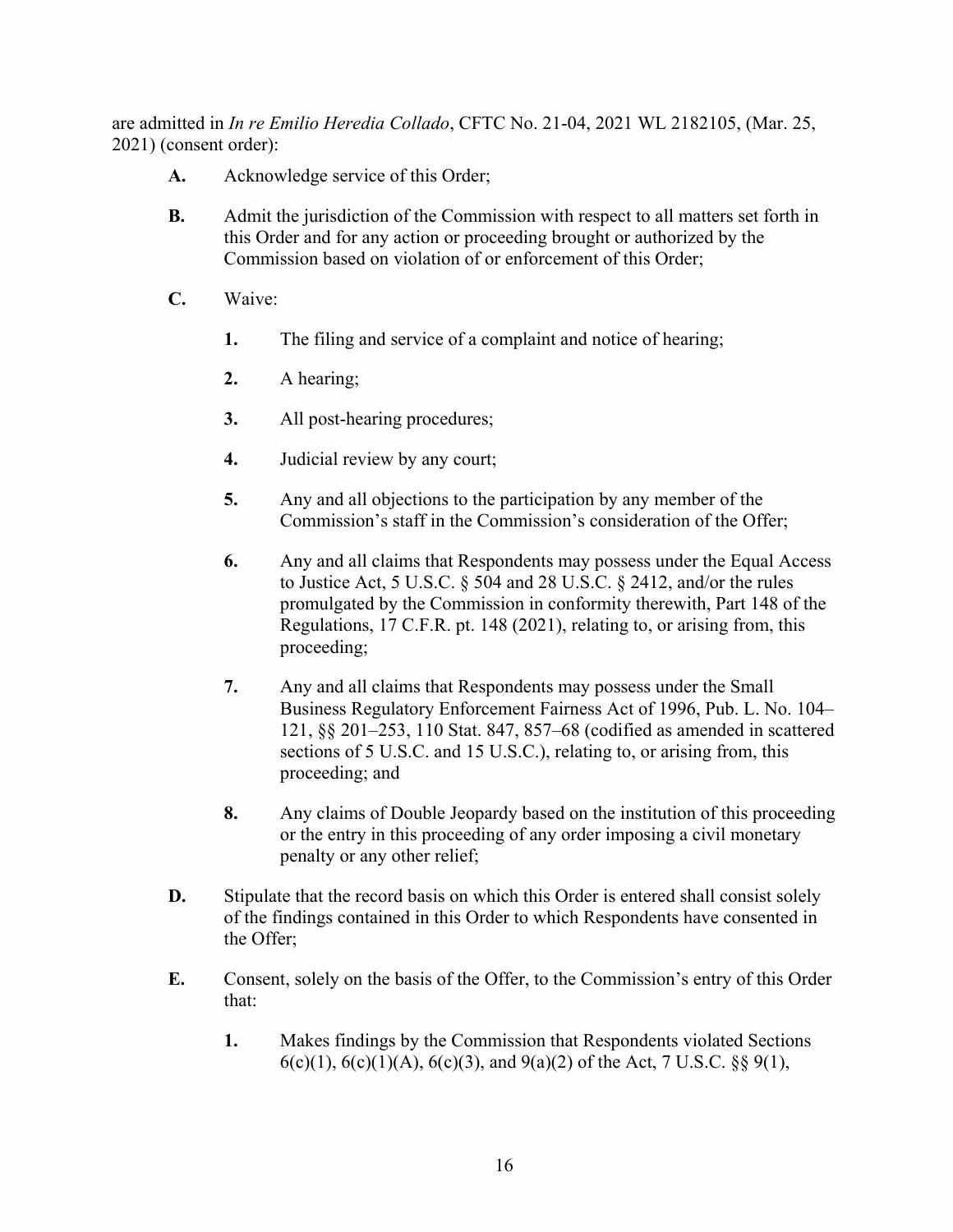9(1)(A), 9(3), 13(a)(2), and Regulations 180.1 and 180.2, 17 C.F.R. §§ 180.1, 180.2 (2021));

- **2.** Orders Respondents to cease and desist from violating Sections 6(c)(1),  $6(c)(1)(A), 6(c)(3),$  and  $9(a)(2)$  of the Act, 7 U.S.C. §§  $9(1), 9(1)(A), 9(3),$ 13(a)(2), and Regulations 180.1 and 180.2, 17 C.F.R. §§ 180.1, 180.2  $(2021);$
- **3.** Orders Respondents to pay, jointly and severally, a civil monetary penalty in the amount of eight hundred sixty-five million, six hundred thirty thousand, seven hundred eighty-four dollars (\$865,630,784), plus any post-judgment interest, within ten (10) business days of the date of entry of this Order;
- **4.** Orders Respondents and their successors and assigns to comply with the conditions and undertakings consented to in the Offer and as set forth in Part VI of this Order, including but not limited to the undertaking by Respondents to pay, jointly and severally, disgorgement in the amount of three hundred twenty million, seven hundred fifteen thousand, sixty-six dollars (\$320,715,066) plus any post-judgment interest, within ten (10) business days of the date of entry of this Order; and
- **5.** Provides that the civil monetary penalty obligation and the disgorgement obligation (collectively, the "Monetary Sanction") of one billion, one hundred eighty-six million, three hundred forty-five thousand, eight hundred fifty dollars (\$1,186,345,850) will be offset, up to eight hundred fifty-two million, seven hundred ninety-seven thousand, eight hundred ten dollars (\$852,797,810), by the amount of any payment made pursuant to the resolutions concerning manipulation and corruption between Respondents and the United States Department of Justice dated on or around May 24, 2022 (the "Criminal Resolutions").

Upon consideration, the Commission has determined to accept the Offer.

\* \* \*

## **VI. ORDER**

## **Accordingly, IT IS HEREBY ORDERED THAT:**

- **A.** Respondents shall cease and desist from violating Sections 6(c)(1), 6(c)(1)(A), 6(c)(3), and 9(a)(2) of the Act, 7 U.S.C. §§ 9(1), 9(1)(A), 9(3), 13(a)(2), and Regulations 180.1 and 180.2, 17 C.F.R. §§ 180.1, 180.2 (2021));
- **B.** Respondents shall pay, jointly and severally, a civil monetary penalty in in the amount of eight hundred sixty-five million, six hundred thirty thousand, seven hundred eighty-four dollars (\$865,630,784), plus post-judgment interest, within ten (10) business days of the date of entry of this Order (the "CMP Obligation"). If the CMP Obligation is not paid in full or otherwise satisfied within ten business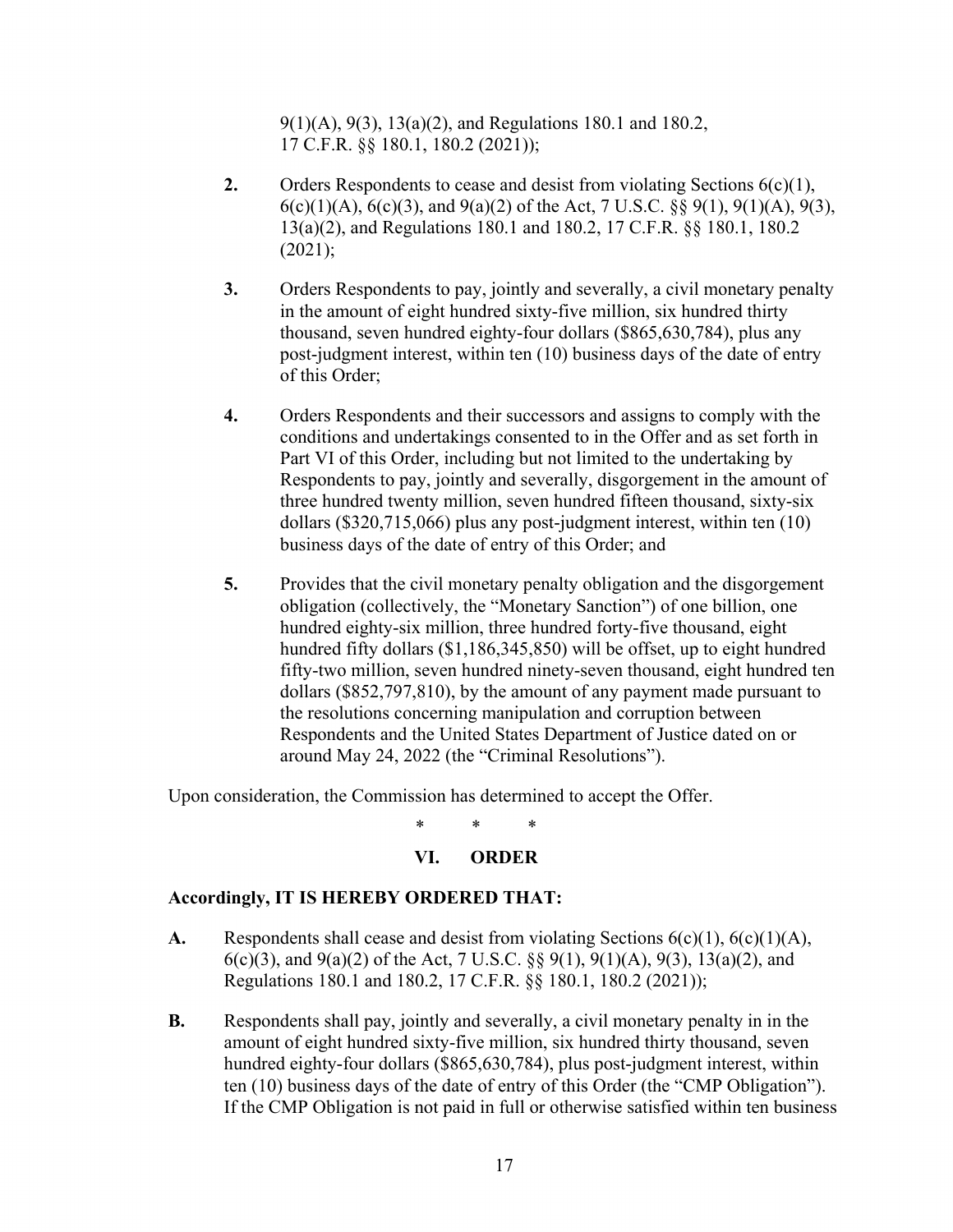days of the date of entry of this Order, then post-judgment interest shall accrue on the CMP Obligation beginning on the date of entry of this Order and shall be determined by using the Treasury Bill rate prevailing on the date of entry of this Order pursuant to 28 U.S.C. § 1961.

The Monetary Sanction of one billion, one hundred eighty-six million, three hundred forty-five thousand, eight hundred fifty dollars (\$1,186,345,850) will be offset, up to eight hundred fifty-two million, seven hundred ninety-seven thousand, eight hundred ten dollars (\$852,797,810), by the amount of any payment made pursuant to the Criminal Resolutions. Respondents shall provide (to the persons and addresses listed below) proof of any payment under the Criminal Resolutions, including the case name(s) and number(s) in connection with which such payment has been made, and the amount by which the Monetary Sanction is to be reduced, within ten business days of making such payment.

Respondents shall pay the CMP Obligation, except for any portion satisfied by offset, and any post-judgment interest by electronic funds transfer, U.S. postal money order, certified check, bank cashier's check, or bank money order. If payment is to be made other than by electronic funds transfer, then the payment shall be made payable to the Commodity Futures Trading Commission and sent to the address below:

#### MMAC/ESC/AMK326

Commodity Futures Trading Commission Division of Enforcement 6500 S. MacArthur Blvd. HQ Room 181 Oklahoma City, OK 73169 (405) 954-6569 office (405) 954-1620 fax 9-AMC-AR-CFTC@faa.gov

If payment is to be made by electronic funds transfer, Respondents shall contact the email address 9-AMC-AR-CFTC@faa.gov to receive payment instructions and shall fully comply with those instructions. Respondents shall accompany payment of the CMP Obligation with a cover letter that identifies the Respondents and the name and docket number of this proceeding. The Respondents shall simultaneously transmit copies of the cover letter and the form of payment to the Chief Financial Officer, Commodity Futures Trading Commission, Three Lafayette Centre, 1155 21st Street, NW, Washington, D.C. 20581.

## **C. Respondents and their successors and assigns shall comply with the following conditions and undertakings set forth in the Offer:**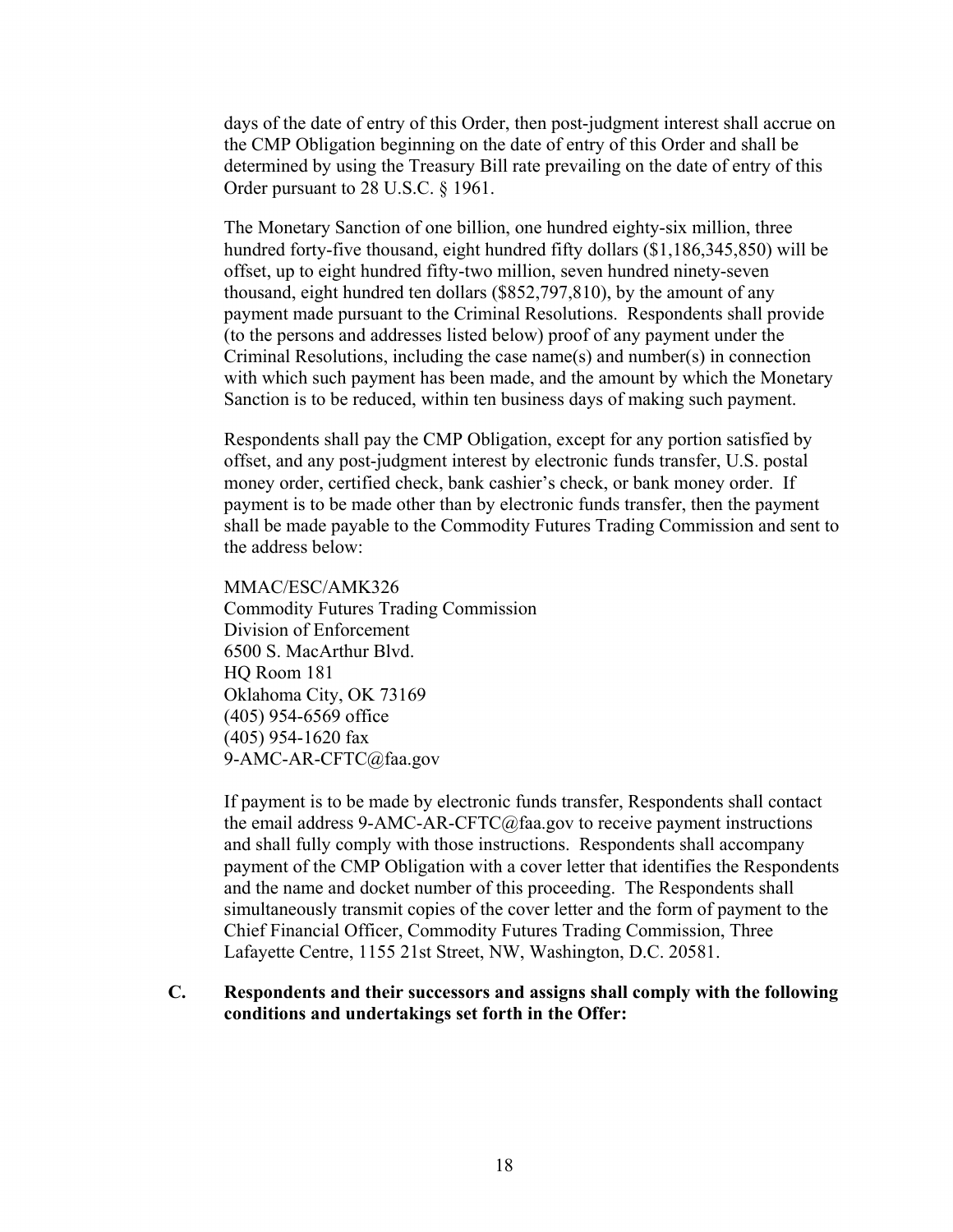## **1. Monitor**

Respondents agree to retain independent compliance monitor(s) pursuant to the terms described in the Criminal Resolutions and Attachment(s) D thereto.

## **2. Public Statements**

Respondents agree that neither Respondents nor any of Respondents' successors and assigns, agents, or employees under Respondents' authority or control shall take any action or make any public statement on behalf of Respondents or any of Respondents' affiliates denying, directly or indirectly, any findings or conclusions in this Order or creating, or tending to create, the impression that this Order is without a factual basis; provided, however, that nothing in this provision shall affect Respondents': (i) testimonial obligations; or (ii) right to take legal positions in other proceedings to which the Commission is not a party. Respondents and Respondents' successors and assigns shall comply with this agreement, and shall undertake all steps necessary to ensure that all of its agents and/or employees under its authority or control understand and comply with this agreement. The parties understand and agree that, to the extent that the Commission brings an enforcement action against any employee or agent of Respondents arising from the same nexus of facts as this Order, this provision shall not apply to actions or public statements by such employee made in connection with that enforcement action.

# **3. Disgorgement**

Respondents shall pay, jointly and severally, disgorgement in the amount of three hundred twenty million, seven hundred fifteen thousand, sixty-six dollars (\$320,715,066) plus post-judgment interest, within ten (10) business days of the date of entry of this Order (the "Disgorgement Obligation"). If the Disgorgement Obligation is not paid in full or otherwise satisfied within ten business days of the date of the entry of this Order, then post-judgment interest shall accrue on the Disgorgement Obligation beginning on the date following the entry of this Order and shall be determined by using the Treasury Bill rate prevailing on the date of entry of this Order pursuant to 28 U.S.C. § 1961.

Respondents shall pay the Disgorgement Obligation, except for any portion satisfied by offset, and any post-judgment interest by electronic funds transfer, U.S. postal money order, certified check, bank cashier's check, or bank money order. If payment is to be made other than by electronic funds transfer, then the payment shall be made payable to the Commodity Futures Trading Commission and sent to the address below: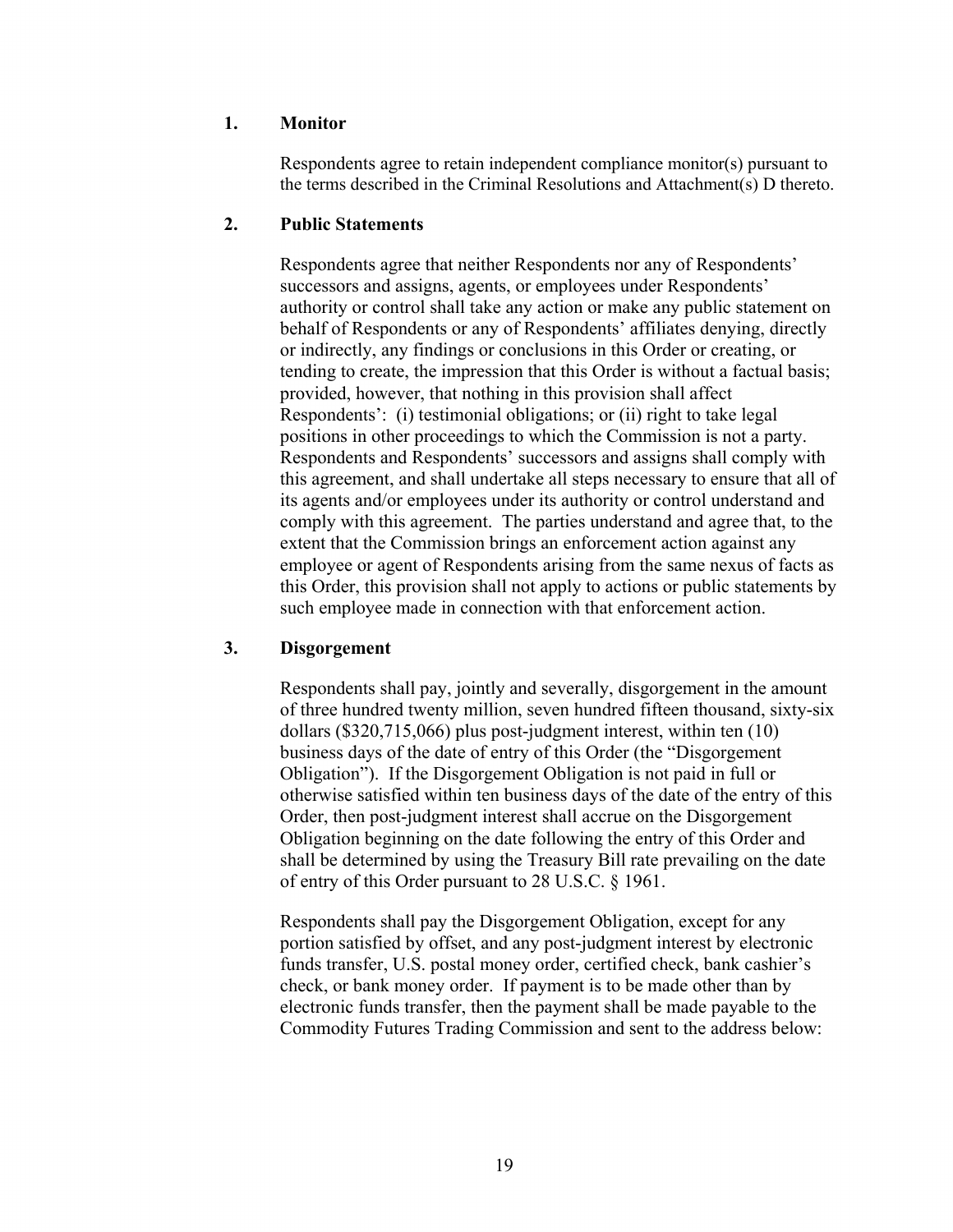MMAC/ESC/AMK326 Commodity Futures Trading Commission Division of Enforcement 6500 S. MacArthur Blvd. HQ Room 181 Oklahoma City, OK 73169 (405) 954-6569 office (405) 954-1620 fax 9-AMC-AR-CFTC@faa.gov

If payment is to be made by electronic funds transfer, Respondents shall contact the email address 9-AMC-AR-CFTC@faa.gov to receive payment instructions and shall fully comply with those instructions. Respondents shall accompany payment of the Disgorgement Obligation with a cover letter that identifies the Respondents and the name and docket number of this proceeding. The Respondents shall simultaneously transmit copies of the cover letter and the form of payment to the Chief Financial Officer, Commodity Futures Trading Commission, Three Lafayette Centre, 1155 21st Street, NW, Washington, D.C. 20581.

## **4. Cooperation with the Commission**

Respondents shall cooperate fully and expeditiously with the Commission, including the Division, in this action, and in any current or future Commission investigation or action related thereto. Respondents shall also cooperate in any investigation, civil litigation, or administrative matter related to or arising from, this action. As part of such cooperation, Respondents agree to do the following for a period of three (3) years from the date of the entry of this Order, or until all related investigations and litigations in which the Commission, including the Division, is a party, are concluded, including through the appellate review process, whichever period is longer:

- **a.** Preserve all records relating to the subject matter of this proceeding, including, but not limited to, audio files, electronic mail, other documented communications, and trading records;
- **b.** Comply fully, promptly, completely, and truthfully with all inquiries and requests for non-privileged information or documents, subject to applicable laws and regulations;
- **c.** Provide authentication of documents and other evidentiary material;
- **d.** Provide copies of non-privileged documents within Respondents' possession, custody, or control, subject to applicable laws and regulations;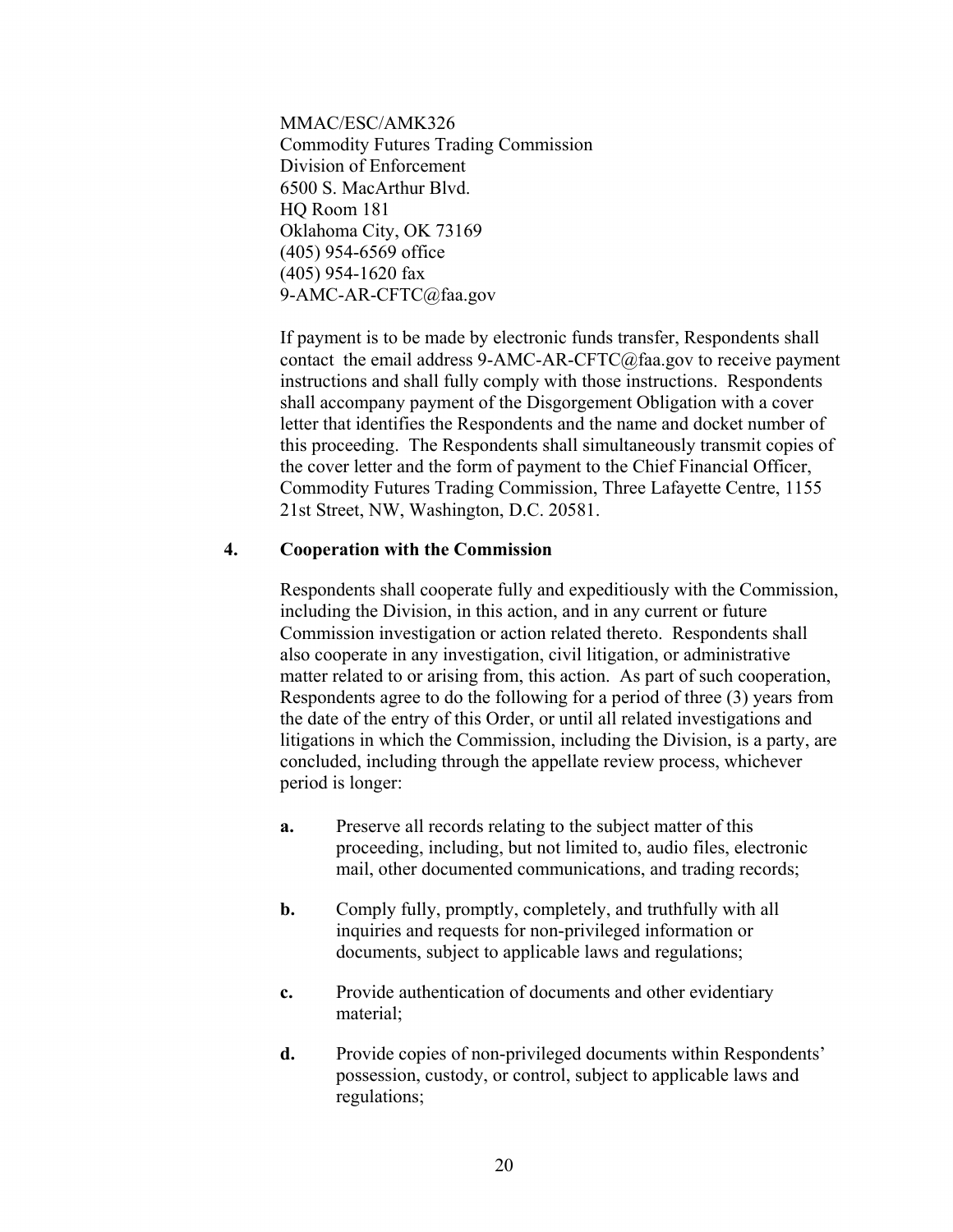- **e.** Subject to applicable laws and regulations, make Respondents' best efforts to produce any current (as of the time of the request) officer, director, employee, or agent of any Respondent, regardless of the individual's location, and at such location that minimizes Commission travel expenditures, to provide assistance at any trial, proceeding, or Commission investigation related to the subject matter of this proceeding, including, but not limited to, requests for testimony, depositions, and/or interviews, and to encourage them to testify completely and truthfully in any such proceeding, trial, or investigation;
- **f.** Subject to applicable laws and regulations, make Respondents' best efforts to assist in locating and contacting any prior (as of the time of the request) officer, director, employee, or agent of any Respondent; and
- **g.** Respondents also agree that they will not undertake any act that would limit their ability to cooperate fully with the Commission. Respondents will designate an agent located in the United States of America to receive all requests for information pursuant to these Undertakings, and shall provide notice regarding the identity of such Agent to the Division upon entry of this Order. Should any Respondent seek to change the designated agent to receive such requests, notice of such intention shall be given to the Division fourteen (14) days before it occurs. Any person designated to receive such request shall be located in the United States of America.

## **5. Prohibited or Conflicting Undertakings**

Should the Undertakings herein be prohibited by, or be contrary to, the provisions of any obligations imposed on Respondents by any presently existing, or hereinafter enacted or promulgated laws, rules, regulations, or regulatory mandates, then Respondents shall promptly transmit notice to the Commission (through the Division) of such prohibition or conflict, and shall meet and confer in good faith with the Commission (through the Division) to reach an agreement regarding possible modifications to the Undertakings herein sufficient to resolve such inconsistent obligations. In the interim, Respondents will abide by the obligations imposed by the laws, rules, regulations, and regulatory mandates. Nothing in these Undertakings shall limit, restrict, or narrow any obligations pursuant to the Act or the Regulations, including, but not limited to, Regulations 1.31 and 1.35, 17 C.F.R. §§ 1.31, 1.35 (2021), in effect now or in the future.